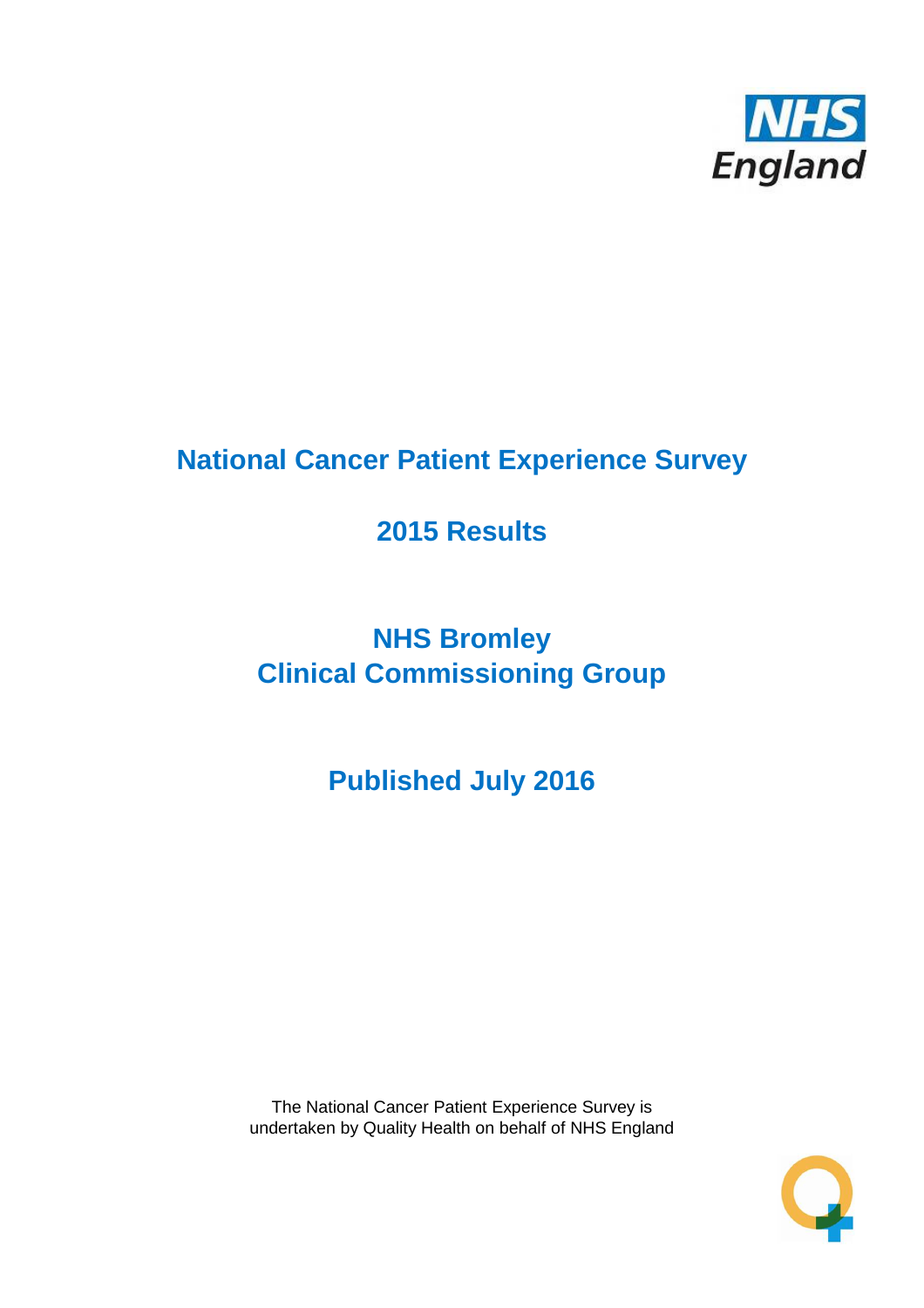### **Introduction**

The National Cancer Patient Experience Survey 2015 is the fifth iteration of the survey first undertaken in 2010. It has been designed to monitor national progress on cancer care; to provide information to drive local quality improvements; to assist commissioners and providers of cancer care; and to inform the work of the various charities and stakeholder groups supporting cancer patients.

The survey was overseen by a national Cancer Patient Experience Advisory Group. This Advisory Group set the principles and objectives of the survey programme and guided questionnaire development.

The survey was commissioned and managed by NHS England. The survey provider, Quality Health, is responsible for designing, running and analysing the survey.

Full national results and other reports are available at www.ncpes.co.uk

Further details on the survey methodology and changes to the 2015 survey can be found in the Annex. Note that a number of significant changes were made to the 2015 survey so caution should be taken in directly comparing data from the 2015 survey to the findings of the previous CPES surveys. No comparisons with previous surveys are presented in this report.

#### **This report**

The report shows how this CCG scored for each question in the survey, compared with national results. It is aimed at helping individual CCGs to understand their performance and identify areas for local improvement.

Note that responses for questions with 1-20 respondents have been suppressed. This is to protect patient confidentiality and because uncertainty around the result is too great.

#### **Data tables**

The data tables presented in this report show the following for each question:

- **Column 1** shows the number of respondents to this question
- **Column 2** shows the unadjusted 2015 score for this CCG
- **Column 3** shows the case-mix adjusted 2015 score for this CCG
- **Column 4** shows the lower limit of the expected range of scores for this CCG (the top of the pale blue section on the Comparability chart - see below)
- **Column 5** shows the upper limit of the expected range of scores for this CCG (the bottom of the dark blue section on the Comparability chart - see below)
- **Column 6** shows the National Average score for this question.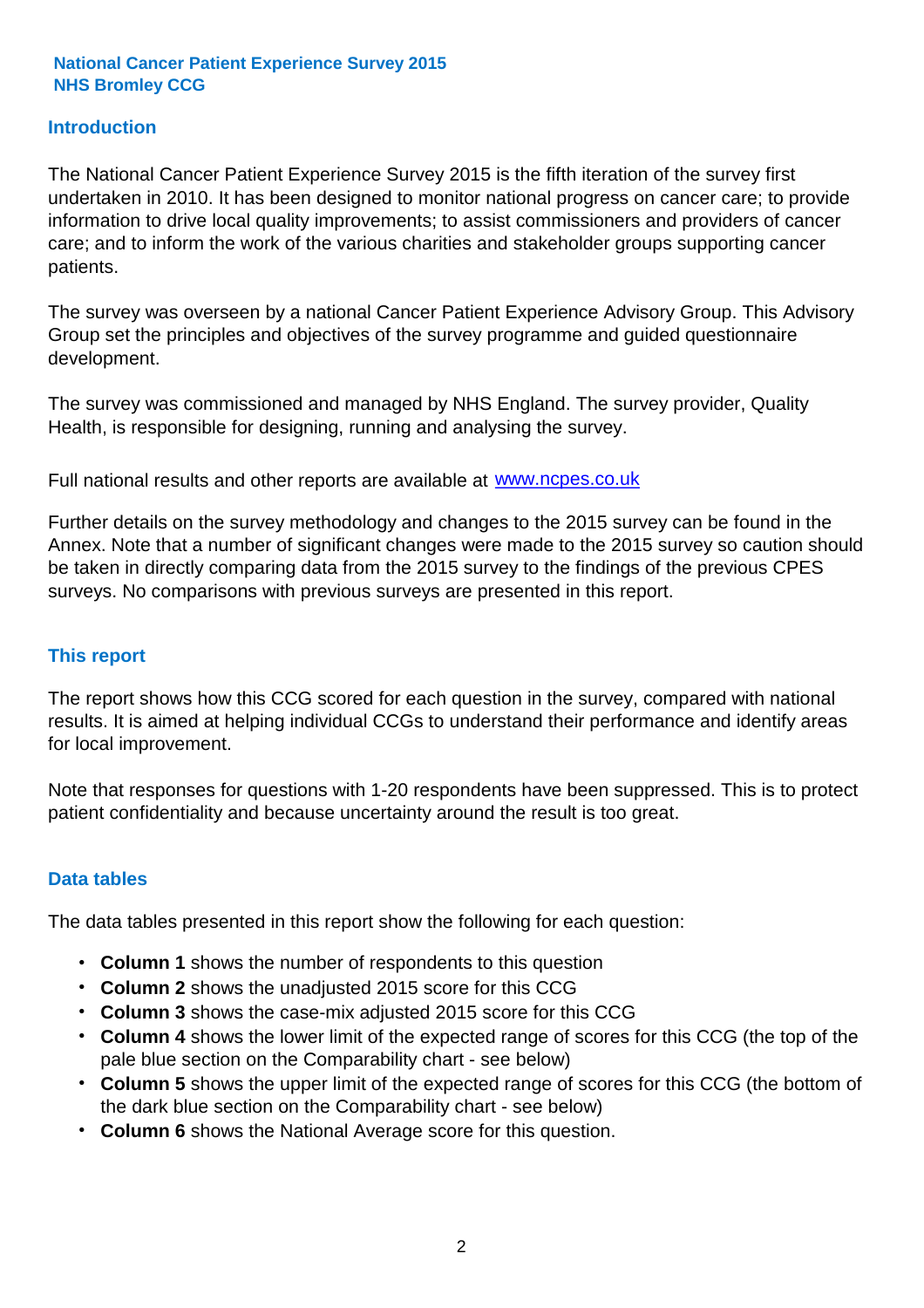Results for individual response options are presented in the detailed data tables **WWW.ncpes.co.uk** Confidence Intervals for unadjusted and case-mix adjusted data are provided in these tables.

Expected ranges and 95% Confidence Intervals highlight the uncertainty around the results. The size of the expected ranges and confidence intervals will be different for each question, and depends on the number of respondents and the range of their responses.

For further details on case-mix adjustment and the scoring methodology used, please refer to the Annex.

### **Comparability charts**

For the 2015 survey, we have adopted the CQC standard for reporting comparative performance, based on calculation of "expected ranges". This means that CCGs will be flagged as outliers only if there is statistical evidence that their scores deviate (positively or negatively) from the range of scores that would be expected for CCGs of the same size.

The Comparability charts in this report show a bar with these expected ranges (in grey), higher than expected (in dark blue), and lower than expected (in pale blue). A black dot represents the actual score of this CCG.

The same colour convention has been used in Column 3 of the Data tables.

For further details on expected ranges, please refer to the technical document at **www.ncpes.co.uk** 

#### **Tumour group tables**

The final set of tables in this report show the scores for each question for each of the 13 tumour groups, with a comparative national score for that tumour group.

These breakdowns are intended as additional information for CCGs to understand the differences between the experiences of patients with different types of cancer. The numbers are generally relatively small and may not be statistically significant. They should therefore be treated with some caution.

#### **Notes on specific questions**

Question 5 in the survey has not been scored. However, the unscored data is useful and has been published alongside the other results in this report. This question asked respondents to "tick all that apply". The results show all of the responses given including where respondents chose two or more options.

Questions used to direct respondents to different parts of the survey (questions 4, 17, 24, 27, 40, 43, 46) and other demographic and information questions are not reported.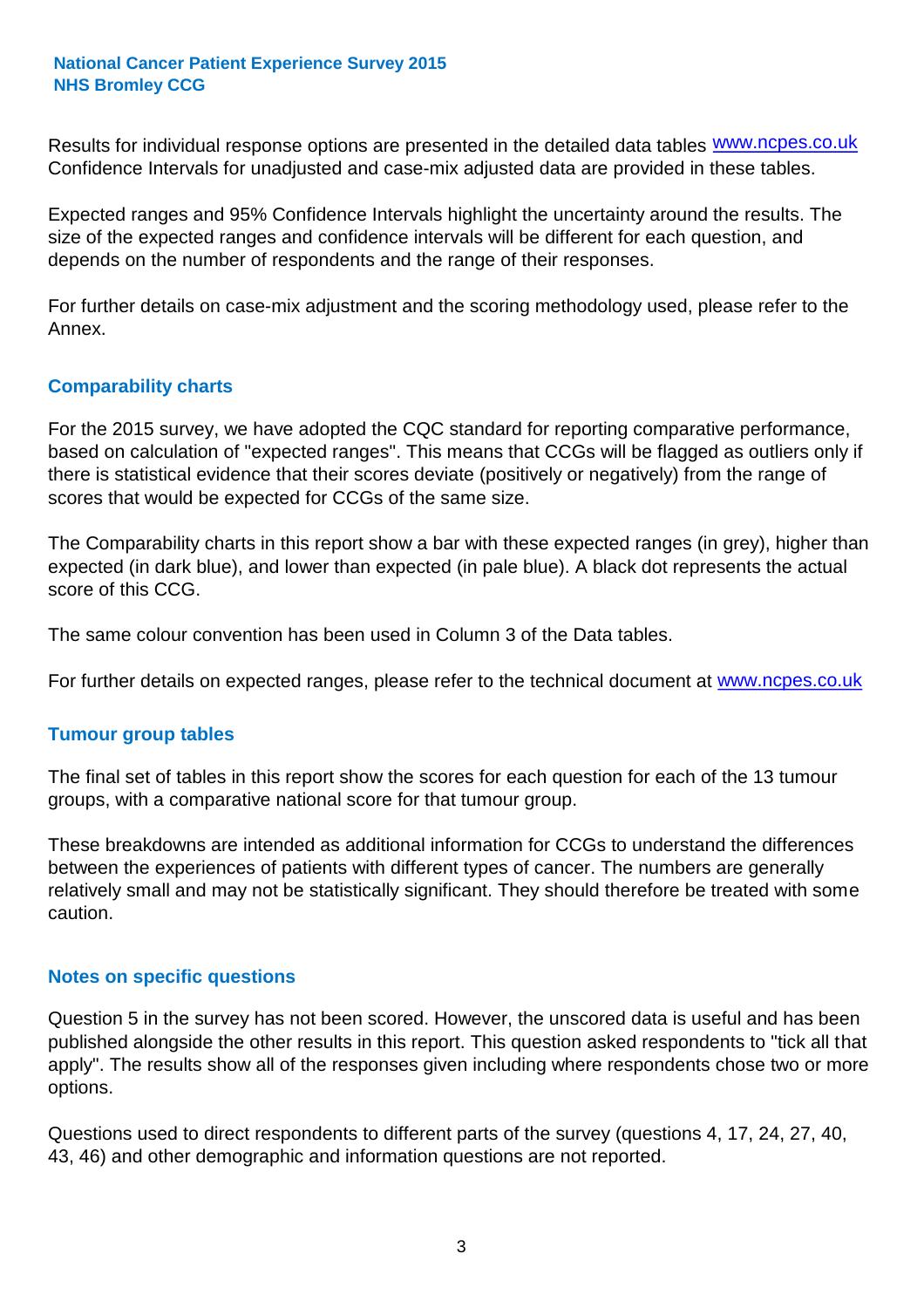#### **How to use the data**

Unadjusted data should be used to see the actual responses from patients relating to the CCG.

Case-mix adjusted data, together with expected ranges, should be used to understand whether the results are significantly higher or lower than national results.

Case-mix adjusted data, together with (case-mix adjusted) Confidence Intervals (presented in the detailed data tables **www.ncpes.co.uk**), should be used to understand whether the results are significantly higher or lower than the results for another CCG.

#### **Response rates**

Numbers of respondents by tumour group, age and gender can be found in the Annex.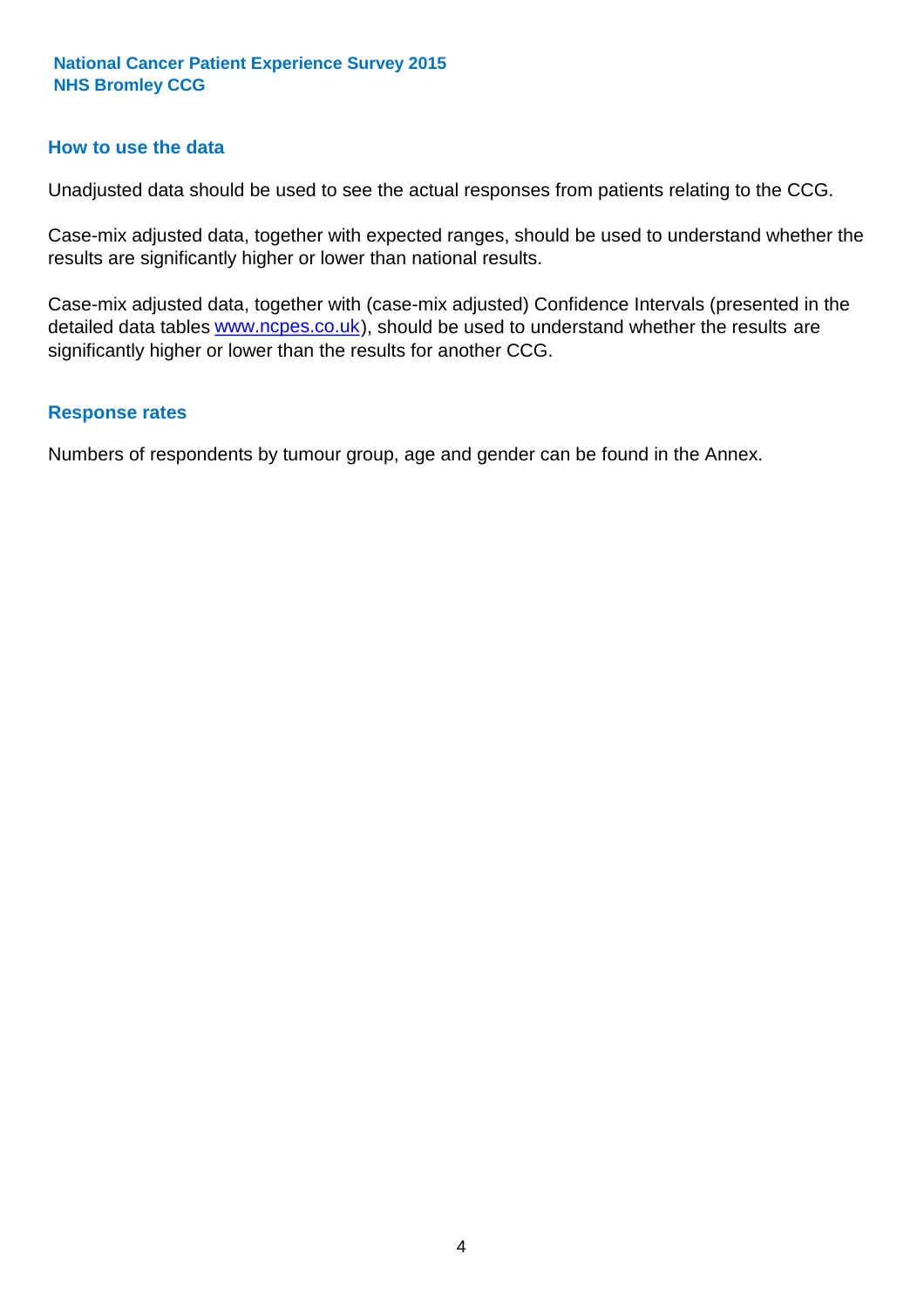# **Executive Summary**

average rating of 8.6. Asked to rate their care on a scale of zero (very poor) to 10 (very good), respondents gave an

The following questions are included in phase 1 of the Cancer Dashboard developed by Public Health England and NHS England\*:

- **76%** of respondents said that they were definitely involved as much as they wanted to be in decisions about their care and treatment
- **88%** of respondents said that they were given the name of a Clinical Nurse Specialist who would support them through their treatment
- when asked how easy or difficult it had been to contact their Clinical Nurse Specialist 81% of respondents said that it had been 'quite easy' or 'very easy'
- **85%** of respondents said that, overall, they were always treated with dignity and respect they were in hospital
- **92%** of respondents said that hospital staff told them who to contact if they were worried about their condition or treatment after they left hospital
- **51%** of respondents said that they thought the GPs and nurses at their general practice definitely did everything they could to support them while they were having cancer treatment.

Detailed results for these and other questions are set out in the sections that follow.

#### \* www.cancerdata.nhs.uk/dashboard

The questions were selected in discussion with the national Cancer Patient Experience Advisory Group and reflect four key patient experience domains: provision of information; involvement in decisions; care transition; interpersonal relations, respect and dignity. The figures presented above are all case-mix adjusted.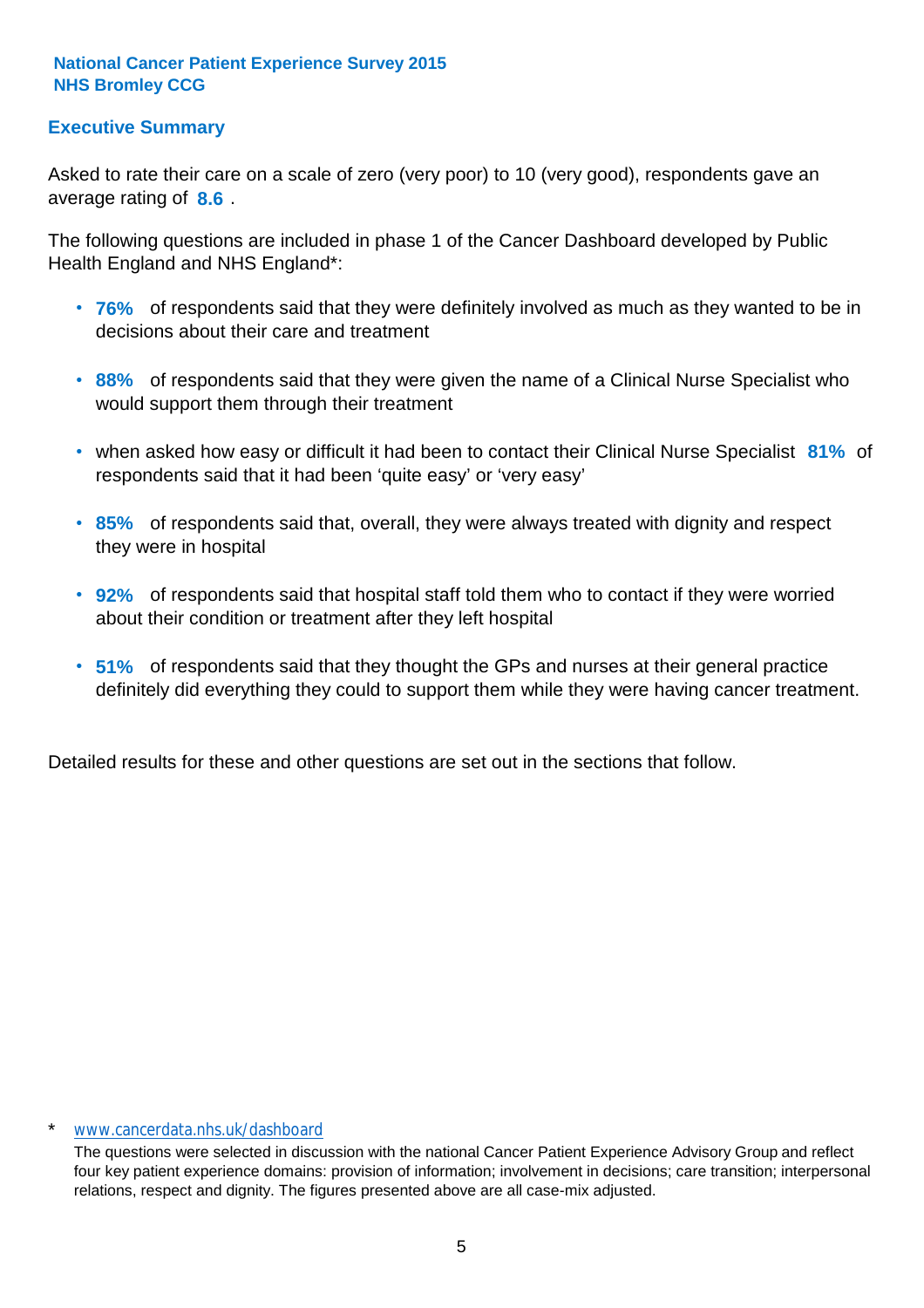# **Questions which scored outside expected range**

|          |                                                                                                     |                                                      | 2015 Case-mix Adjusted             |                                     |                                     |                              |
|----------|-----------------------------------------------------------------------------------------------------|------------------------------------------------------|------------------------------------|-------------------------------------|-------------------------------------|------------------------------|
| Question |                                                                                                     | for this<br>respondents<br>for this CCG<br>Number of | Percentage for<br>this CCG<br>2015 | Lower limit of<br>expected<br>range | Upper limit of<br>expected<br>range | Average<br>Score<br>National |
|          | Deciding the best treatment for you                                                                 |                                                      |                                    |                                     |                                     |                              |
| Q13      | Possible side effects explained in an understandable way                                            | 453                                                  | 68%                                | 69%                                 | 77%                                 | 73%                          |
| Q14      | Patient given practical advice and support in dealing with side<br>effects of treatment             | 453                                                  | 61%                                | 62%                                 | 71%                                 | 66%                          |
| Q15      | Patient definitely told about side effects that could affect them in<br>the future                  | 430                                                  | 48%                                | 50%                                 | 59%                                 | 54%                          |
|          | <b>Clinical Nurse Specialist</b>                                                                    |                                                      |                                    |                                     |                                     |                              |
| Q18      | Patient found it easy to contact their CNS                                                          | 350                                                  | 81%                                | 82%                                 | 91%                                 | 87%                          |
|          | Support for people with cancer                                                                      |                                                      |                                    |                                     |                                     |                              |
| Q20      | Hospital staff gave information about support groups                                                | 326                                                  | 77%                                | 78%                                 | 87%                                 | 83%                          |
| Q22      | Hospital staff gave information on getting financial help                                           | 206                                                  | 44%                                | 48%                                 | 62%                                 | 55%                          |
|          | Hospital care as an inpatient                                                                       |                                                      |                                    |                                     |                                     |                              |
| Q29      | Patient had confidence and trust in all doctors treating them                                       | 270                                                  | 79%                                | 80%                                 | 88%                                 | 84%                          |
|          | Hospital care as a day patient / outpatient                                                         |                                                      |                                    |                                     |                                     |                              |
| Q41      | Patient was able to discuss worries or fears with staff during<br>visit                             | 342                                                  | 61%                                | 65%                                 | 75%                                 | 70%                          |
| Q42      | Doctor had the right notes and other documentation with them                                        | 413                                                  | 94%                                | 94%                                 | 98%                                 | 96%                          |
| Q47      | Beforehand patient had all information needed about<br>chemotherapy treatment                       | 238                                                  | 79%                                | 80%                                 | 89%                                 | 84%                          |
|          | Home care and support                                                                               |                                                      |                                    |                                     |                                     |                              |
| Q49      | Hospital staff gave family or someone close all the information<br>needed to help with care at home | 376                                                  | 52%                                | 53%                                 | 63%                                 | 58%                          |
|          | Care from your general practice                                                                     |                                                      |                                    |                                     |                                     |                              |
| Q53      | Practice staff definitely did everything they could to support<br>patient                           | 278                                                  | 51%                                | 57%                                 | 68%                                 | 63%                          |
|          | Your overall NHS care                                                                               |                                                      |                                    |                                     |                                     |                              |
| Q55      | Patient given a care plan                                                                           | 351                                                  | 25%                                | 28%                                 | 38%                                 | 33%                          |
| Q56      | Overall the administration of the care was very good / good                                         | 473                                                  | 85%                                | 86%                                 | 92%                                 | 89%                          |
| Q57      | Length of time for attending clinics and appointments was right                                     | 466                                                  | 52%                                | 59%                                 | 72%                                 | 66%                          |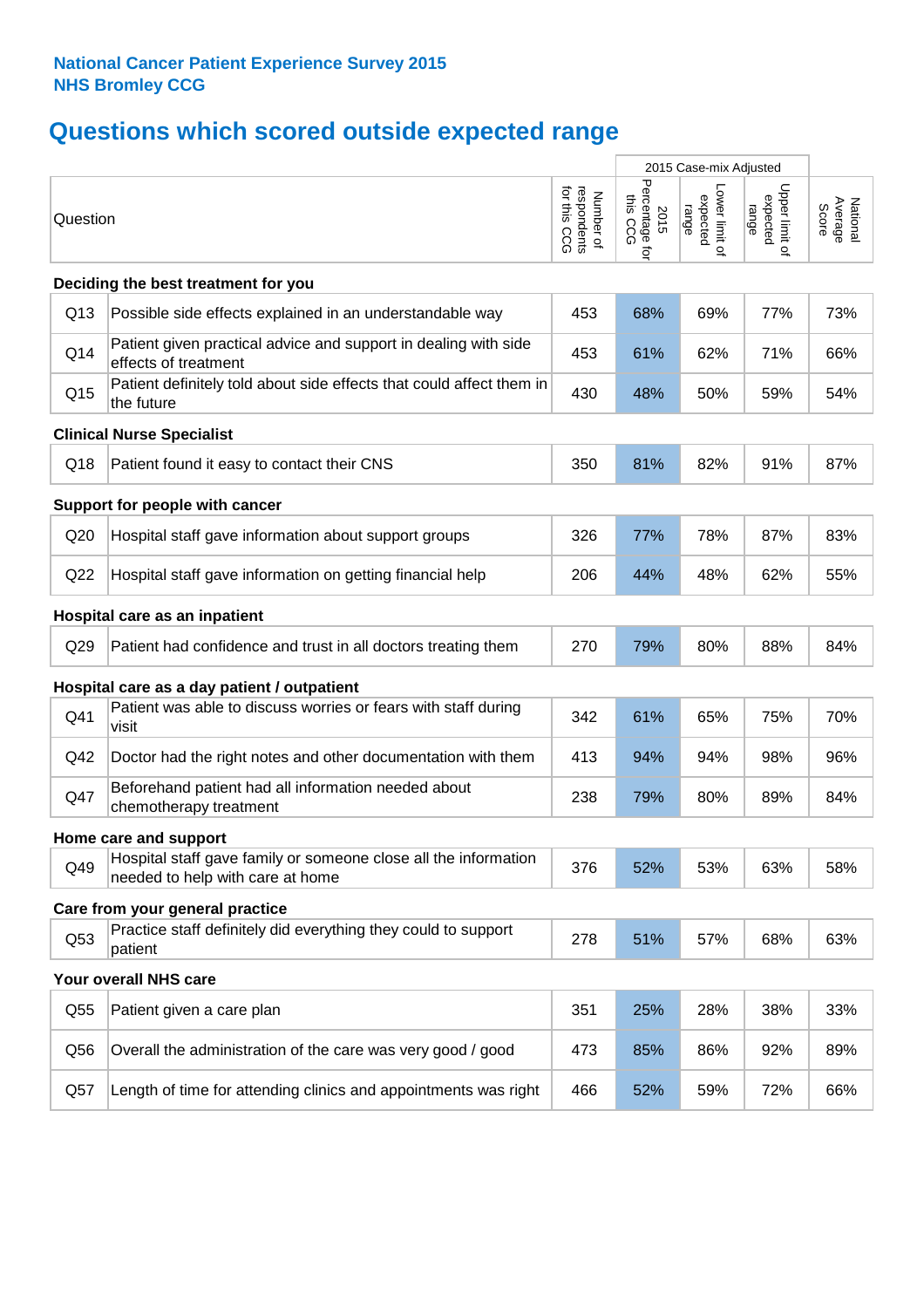# **CCG results**

# **Seeing your GP**



|    |                                                                |                          |                             |               | 2015 Case-mix Adjusted     |                            |                           |
|----|----------------------------------------------------------------|--------------------------|-----------------------------|---------------|----------------------------|----------------------------|---------------------------|
|    | Question                                                       | respondents<br>Number of | 2015<br>Unadjusted<br>Score | 2015<br>Score | Expected<br>range<br>lower | Expected<br>range<br>nbber | National Average<br>Score |
| Q1 | Saw GP once / twice before being told had to go to<br>hospital | 361                      | 79%                         | 78%           | 71%                        | 80%                        | 76%                       |
| Q2 | Patient thought they were seen as soon as necessary            | 471                      | 81%                         | 81%           | 79%                        | 86%                        | 82%                       |

|    |                                                                             |                                                 | No. |
|----|-----------------------------------------------------------------------------|-------------------------------------------------|-----|
|    | Beforehand, did you have all the<br>information you needed about your test? | Yes                                             | 363 |
|    |                                                                             | No, I would have liked more written information | 20  |
| Q5 |                                                                             | No, I would have liked more verbal information  | 24  |
|    |                                                                             | I did not need / want any information           | 18  |
|    |                                                                             | Don't know / can't remember                     | 8   |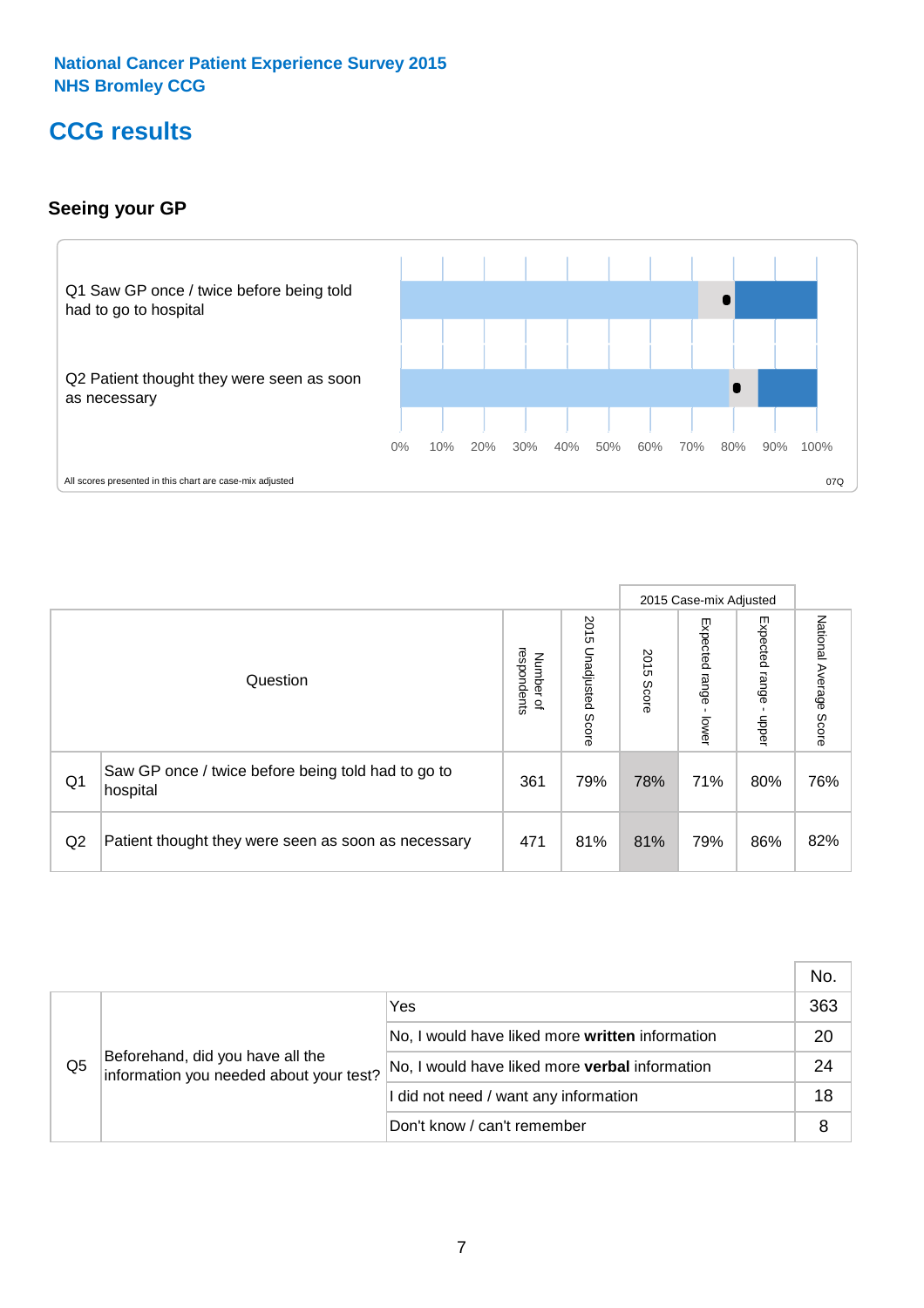# **Diagnostic tests**



|                |                                                                       |                                       |                             |               | 2015 Case-mix Adjusted  |                         |                           |
|----------------|-----------------------------------------------------------------------|---------------------------------------|-----------------------------|---------------|-------------------------|-------------------------|---------------------------|
|                | Question                                                              | respondents<br>Number<br>$\mathbf{Q}$ | 2015<br>Unadjusted<br>Score | 2015<br>Score | Expected range<br>lower | Expected range<br>nbber | National Average<br>Score |
| Q <sub>6</sub> | The length of time waiting for the test to be done was<br>about right | 399                                   | 87%                         | 87%           | 83%                     | 90%                     | 87%                       |
| Q7             | Given complete explanation of test results in<br>understandable way   | 406                                   | 78%                         | 78%           | 75%                     | 83%                     | 79%                       |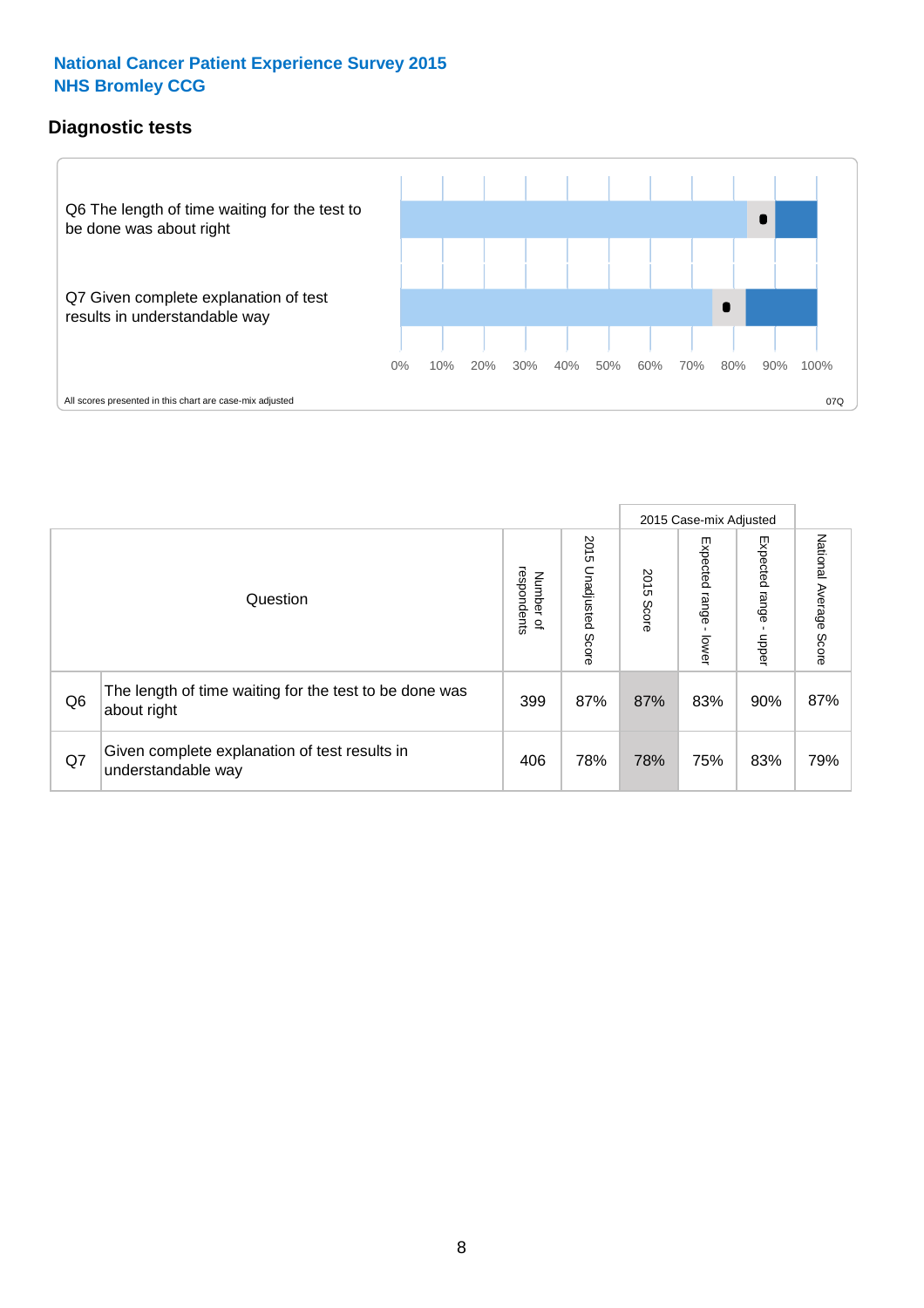### **Finding out what was wrong with you**



|     |                                                                                            |                          |                       |            | 2015 Case-mix Adjusted |                                         |                           |
|-----|--------------------------------------------------------------------------------------------|--------------------------|-----------------------|------------|------------------------|-----------------------------------------|---------------------------|
|     | Question                                                                                   | respondents<br>Number of | 2015 Unadjusted Score | 2015 Score | Expected range - lower | Expected range<br>$\mathbf{I}$<br>nbber | National Average<br>Score |
| Q8  | Patient told they could bring a family member or friend<br>when first told they had cancer | 394                      | 81%                   | 81%        | 75%                    | 83%                                     | 79%                       |
| Q9  | Patient felt they were told sensitively that they had cancer                               | 474                      | 84%                   | 83%        | 81%                    | 88%                                     | 84%                       |
| Q10 | Patient completely understood the explanation of what<br>was wrong                         | 476                      | 72%                   | 72%        | 69%                    | 77%                                     | 73%                       |
| Q11 | Patient given easy to understand written information<br>about the type of cancer they had  | 419                      | 70%                   | 70%        | 67%                    | 76%                                     | 72%                       |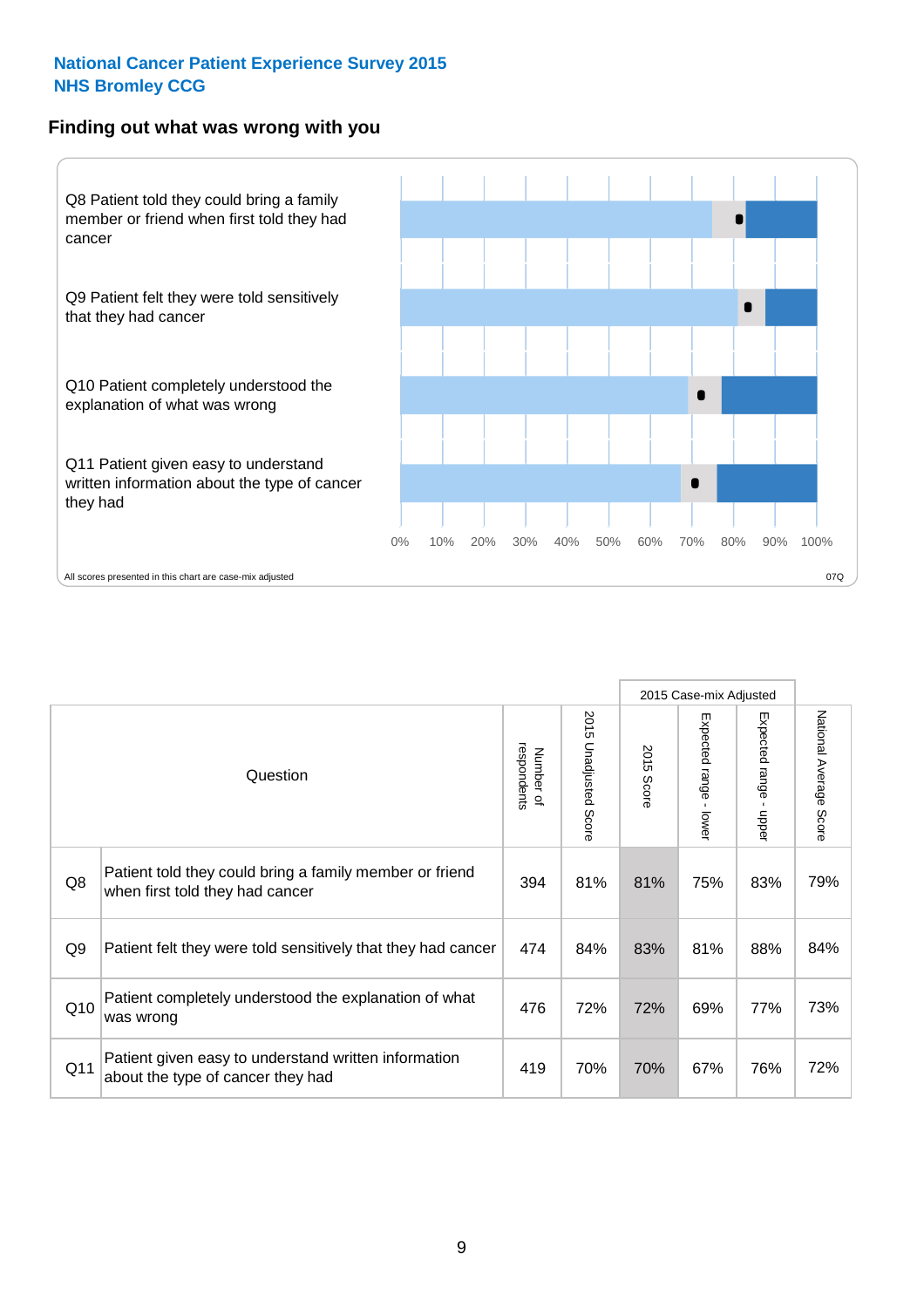# **Finding out what was wrong with you**



|     |                                                                                         |                          |                          |               | 2015 Case-mix Adjusted                  |                           |                        |
|-----|-----------------------------------------------------------------------------------------|--------------------------|--------------------------|---------------|-----------------------------------------|---------------------------|------------------------|
|     | Question                                                                                | Number of<br>respondents | 2015<br>Unadjusted Score | 2015<br>Score | Expected range<br>$\mathbf{r}$<br>lower | Expected range<br>- nbber | National Average Score |
| Q12 | Patient felt that treatment options were completely<br>explained                        | 407                      | 81%                      | 81%           | 79%                                     | 86%                       | 83%                    |
| Q13 | Possible side effects explained in an understandable way                                | 453                      | 67%                      | 68%           | 69%                                     | 77%                       | 73%                    |
| Q14 | Patient given practical advice and support in dealing with<br>side effects of treatment | 453                      | 60%                      | 61%           | 62%                                     | 71%                       | 66%                    |
| Q15 | Patient definitely told about side effects that could affect<br>them in the future      | 430                      | 48%                      | 48%           | 50%                                     | 59%                       | 54%                    |
| Q16 | Patient definitely involved in decisions about care and<br>treatment                    | 465                      | 77%                      | 76%           | 74%                                     | 81%                       | 78%                    |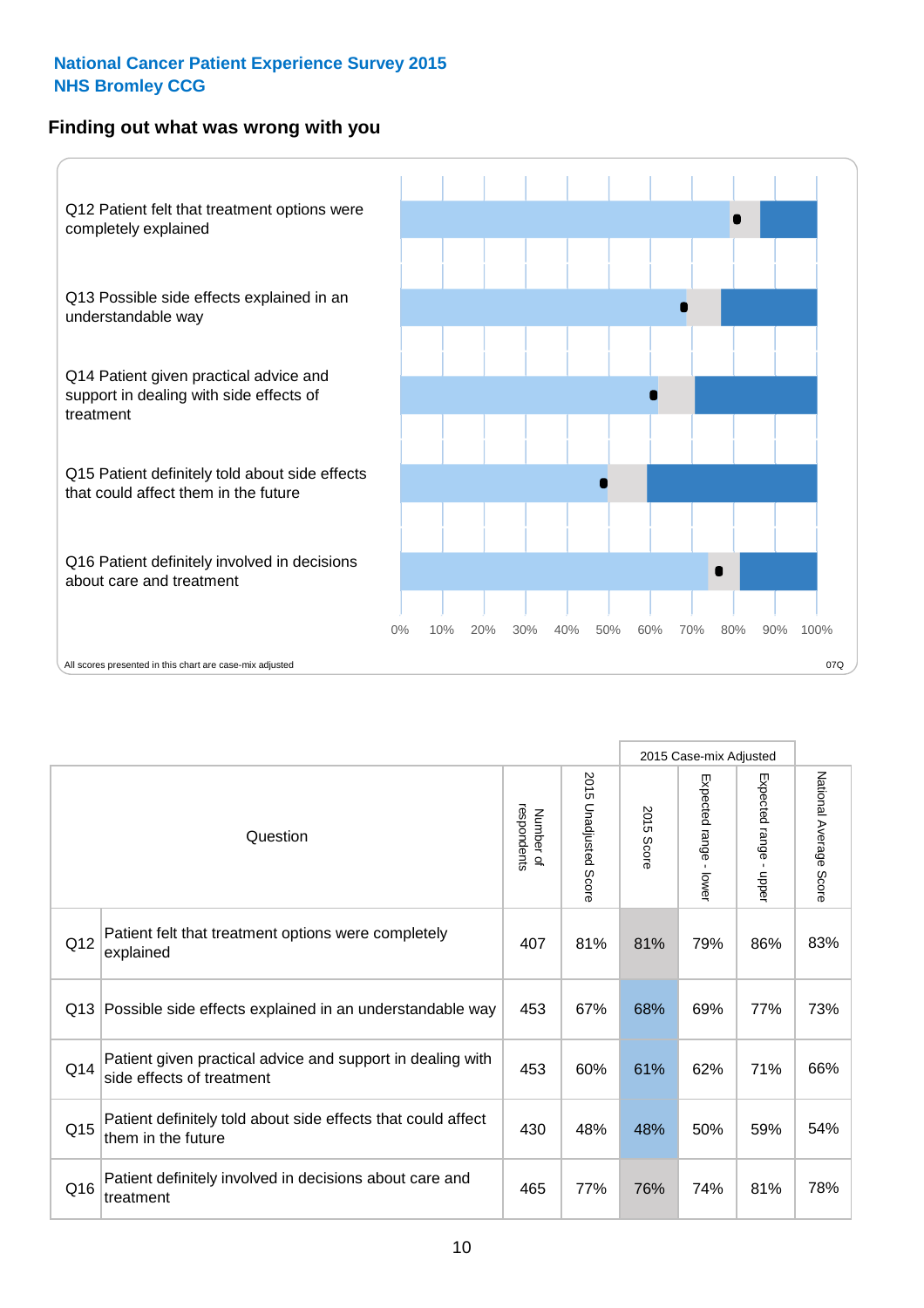# **Clinical Nurse Specialist**



|     |                                                                                     |                          |                       |               | 2015 Case-mix Adjusted  |                         |                        |
|-----|-------------------------------------------------------------------------------------|--------------------------|-----------------------|---------------|-------------------------|-------------------------|------------------------|
|     | Question                                                                            | respondents<br>Number of | 2015 Unadjusted Score | 2015<br>Score | Expected range<br>lower | Expected range<br>nbber | National Average Score |
| Q17 | Patient given the name of the CNS who would support<br>them through their treatment | 463                      | 87%                   | 88%           | 87%                     | 93%                     | 90%                    |
|     | Q18 Patient found it easy to contact their CNS                                      | 350                      | 81%                   | 81%           | 82%                     | 91%                     | 87%                    |
| Q19 | Get understandable answers to important questions all or<br>most of the time        | 327                      | 87%                   | 86%           | 85%                     | 92%                     | 89%                    |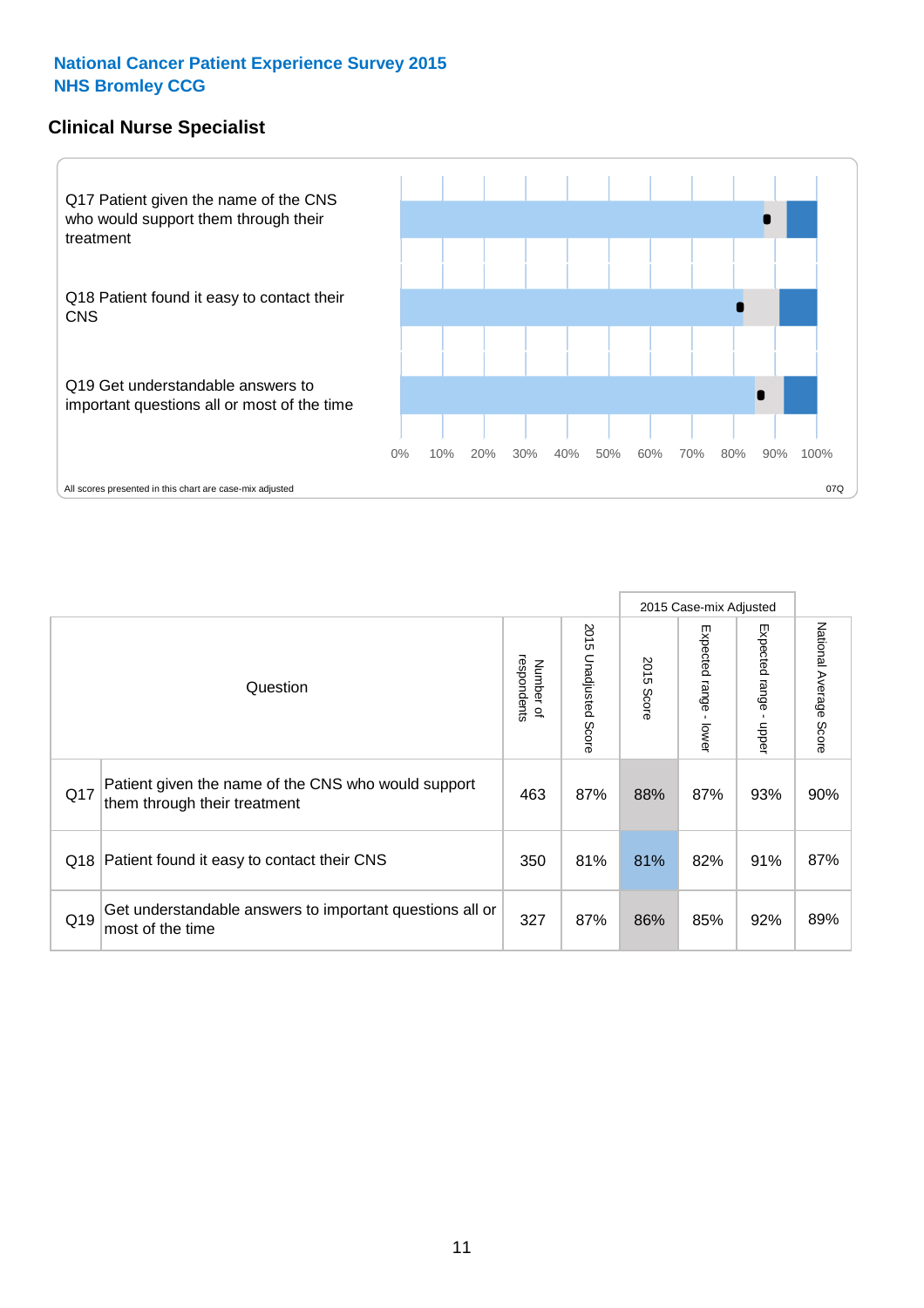### **Support for people with cancer**



|                 |                                                                                            |                          |                       |               | 2015 Case-mix Adjusted                    |                                           |                        |
|-----------------|--------------------------------------------------------------------------------------------|--------------------------|-----------------------|---------------|-------------------------------------------|-------------------------------------------|------------------------|
|                 | Question                                                                                   | respondents<br>Number of | 2015 Unadjusted Score | 2015<br>Score | Expected range<br>$\blacksquare$<br>lower | Expected range<br>$\blacksquare$<br>nbber | National Average Score |
| Q <sub>20</sub> | Hospital staff gave information about support groups                                       | 326                      | 77%                   | 77%           | 78%                                       | 87%                                       | 83%                    |
| Q21             | Hospital staff gave information about impact cancer could<br>have on day to day activities | 296                      | 79%                   | 79%           | 76%                                       | 85%                                       | 81%                    |
| Q <sub>22</sub> | Hospital staff gave information on getting financial help                                  | 206                      | 44%                   | 44%           | 48%                                       | 62%                                       | 55%                    |
| Q <sub>23</sub> | Hospital staff told patient they could get free prescriptions                              | 226                      | 77%                   | 77%           | 75%                                       | 85%                                       | 80%                    |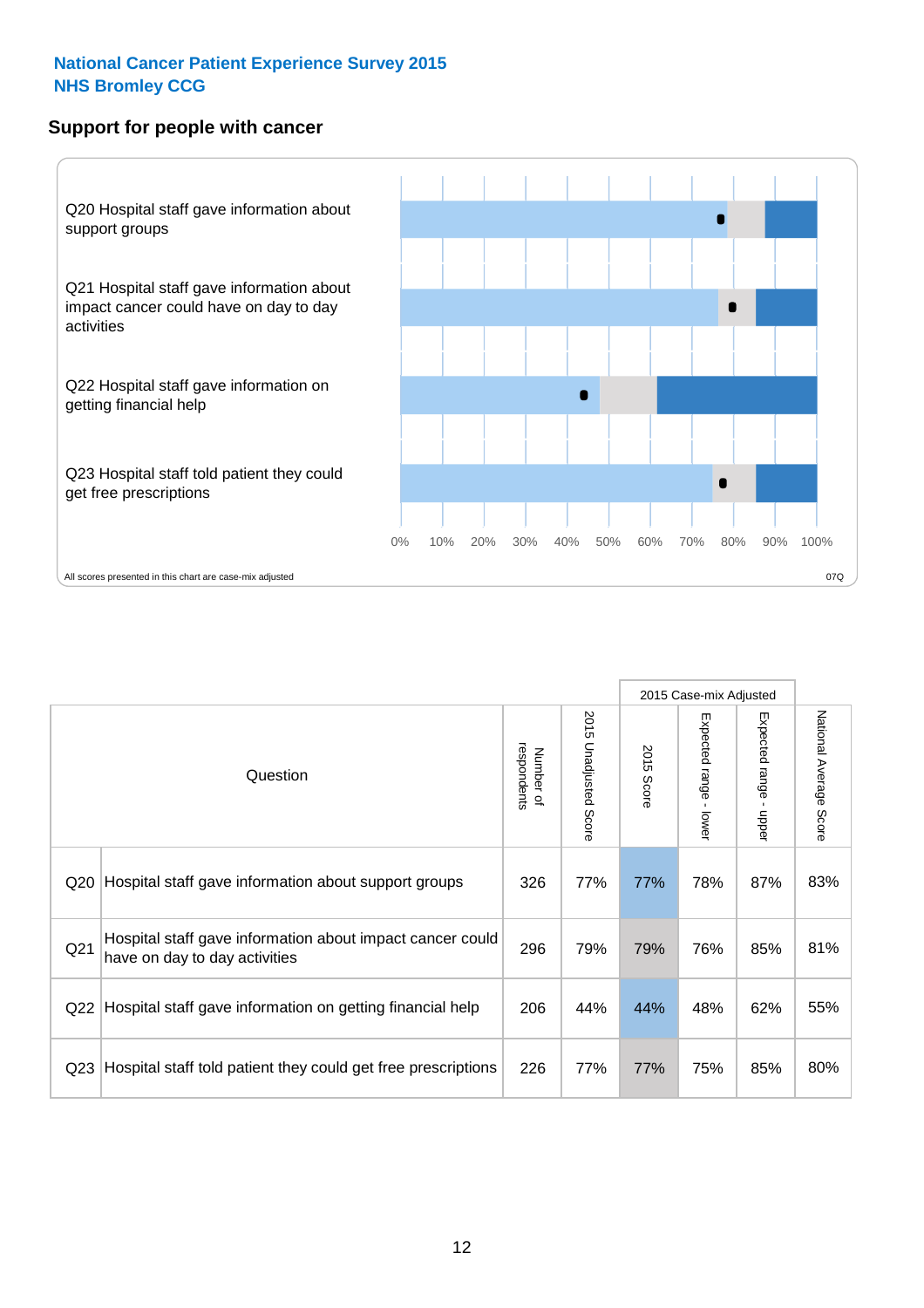# **Operations**



|     |                                                                 |                                             |                             |               | 2015 Case-mix Adjusted            |                           |                              |
|-----|-----------------------------------------------------------------|---------------------------------------------|-----------------------------|---------------|-----------------------------------|---------------------------|------------------------------|
|     | Question                                                        | respondents<br>Numbe<br>≒<br>$\overline{a}$ | 2015<br>Unadjusted<br>Score | 2015<br>Score | Expected<br>range<br><b>Lower</b> | Expected<br>range<br>ddoe | National<br>Average<br>Score |
| Q26 | Staff explained how operation had gone in<br>understandable way | 252                                         | 75%                         | 75%           | 72%                               | 83%                       | 78%                          |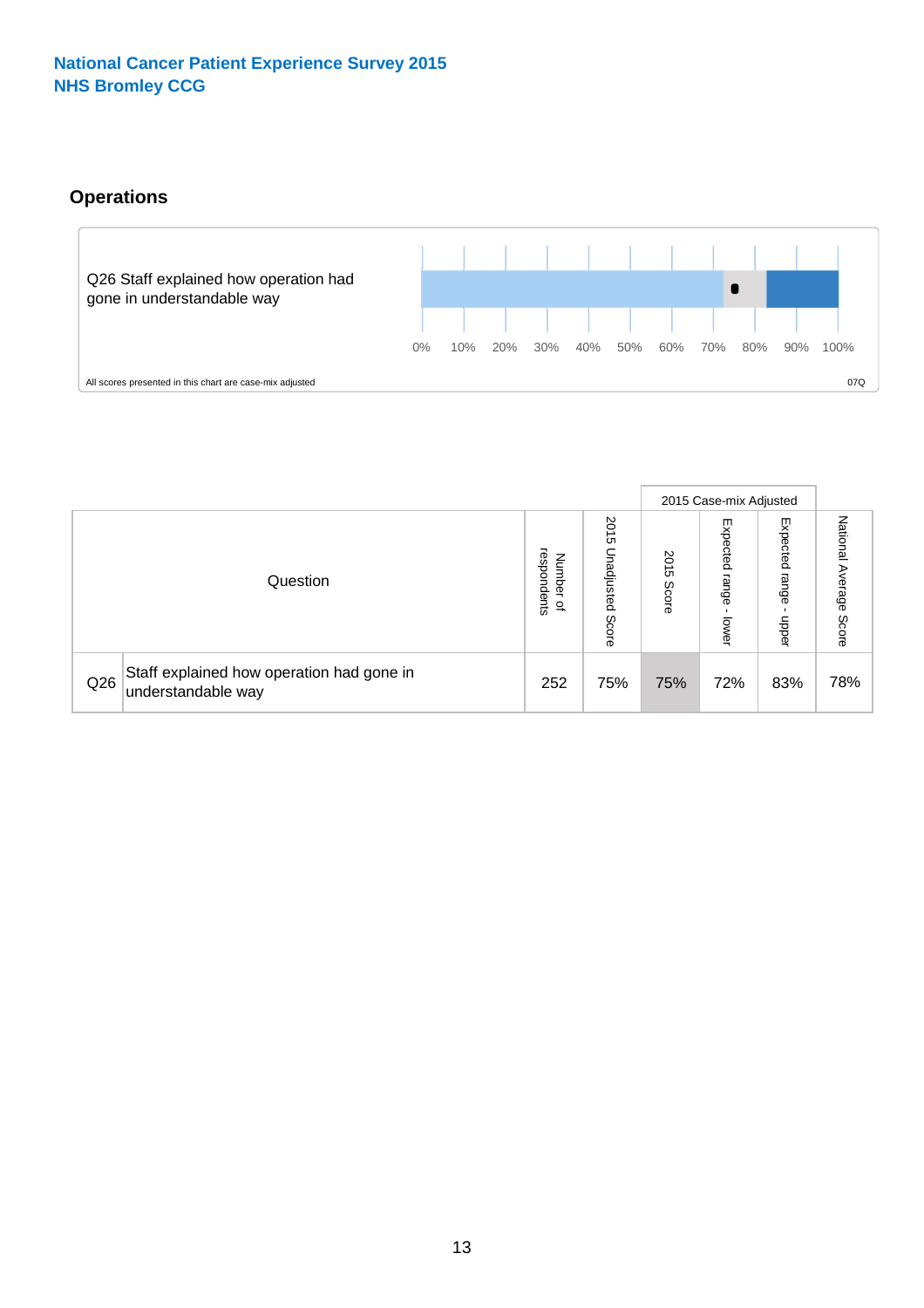# **Hospital care as an inpatient (Part 1 of 3)**



All scores presented in this chart are case-mix adjusted  $07Q$ 

|                 |                                                                                           |                          |                       |                      | 2015 Case-mix Adjusted                  |                                           |                        |
|-----------------|-------------------------------------------------------------------------------------------|--------------------------|-----------------------|----------------------|-----------------------------------------|-------------------------------------------|------------------------|
|                 | Question                                                                                  | respondents<br>Number of | 2015 Unadjusted Score | 2015<br><b>Score</b> | Expected range<br>$\mathbf{r}$<br>lower | Expected range<br>$\blacksquare$<br>nbber | National Average Score |
| Q28             | Groups of doctors or nurses did not talk in front of patient<br>as if they were not there | 270                      | 81%                   | 80%                  | 77%                                     | 86%                                       | 81%                    |
| Q29             | Patient had confidence and trust in all doctors treating<br>them                          | 270                      | 79%                   | 79%                  | 80%                                     | 88%                                       | 84%                    |
| Q30             | Patient's family or someone close definitely had<br>opportunity to talk to doctor         | 219                      | 71%                   | 70%                  | 66%                                     | 78%                                       | 72%                    |
| Q <sub>31</sub> | Patient had confidence and trust in all ward nurses                                       | 266                      | 70%                   | 70%                  | 67%                                     | 78%                                       | 72%                    |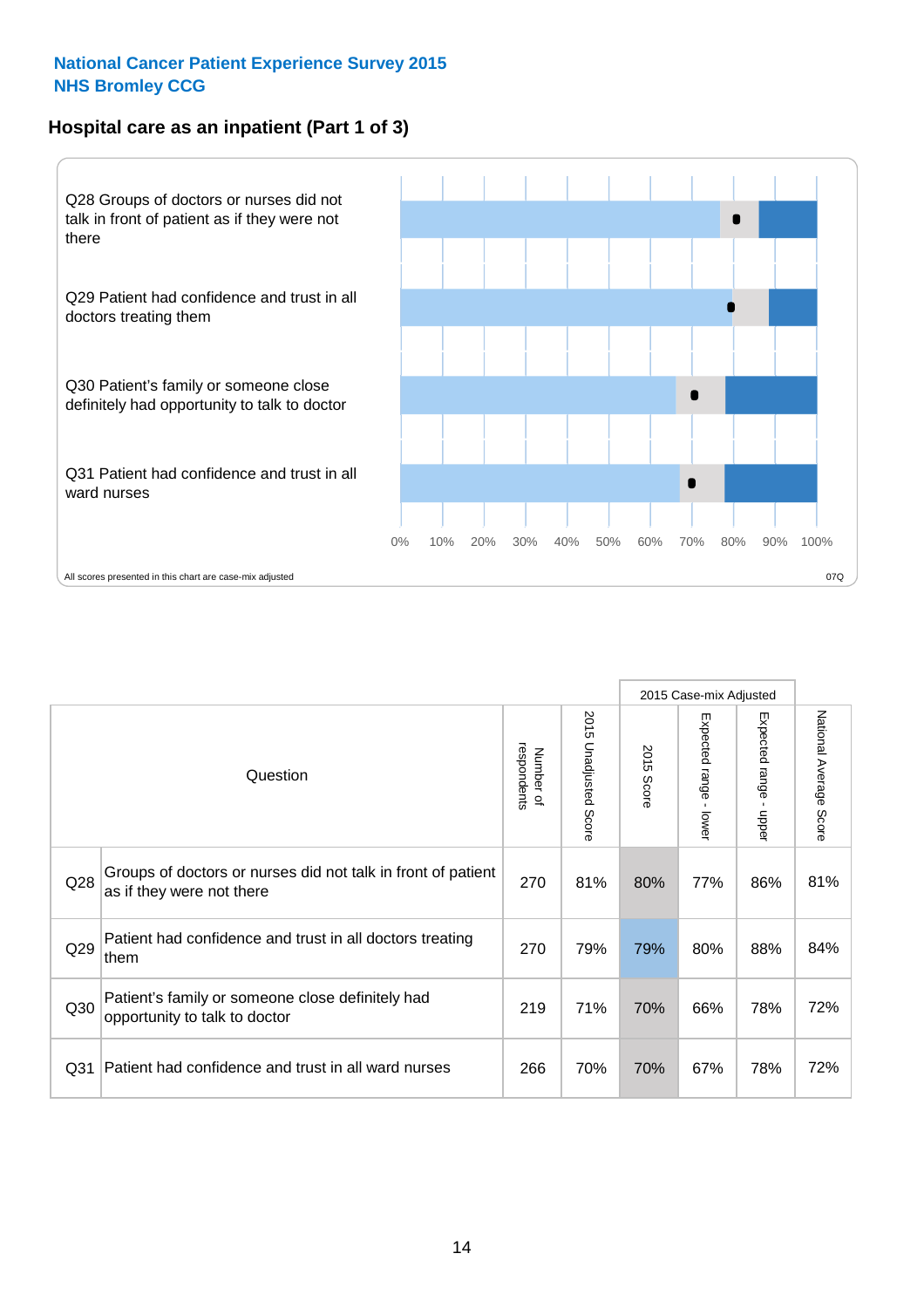# **Hospital care as an inpatient (Part 2 of 3)**



|                 |                                                                         |                          |                          |               | 2015 Case-mix Adjusted |                           |                           |
|-----------------|-------------------------------------------------------------------------|--------------------------|--------------------------|---------------|------------------------|---------------------------|---------------------------|
|                 | Question                                                                | respondents<br>Number of | 2015 Unadjusted<br>Score | 2015<br>Score | Expected range - lower | Expected range -<br>nbber | National Average<br>Score |
| Q32             | Always / nearly always enough nurses on duty                            | 267                      | 66%                      | 65%           | 60%                    | 72%                       | 66%                       |
| Q33             | All staff asked patient what name they preferred to be<br>called by     | 262                      | 59%                      | 60%           | 57%                    | 76%                       | 67%                       |
| Q34             | Always given enough privacy when discussing condition<br>or treatment   | 265                      | 81%                      | 81%           | 80%                    | 89%                       | 85%                       |
| Q <sub>35</sub> | Patient was able to discuss worries or fears with staff<br>during visit | 192                      | 51%                      | 52%           | 45%                    | 59%                       | 52%                       |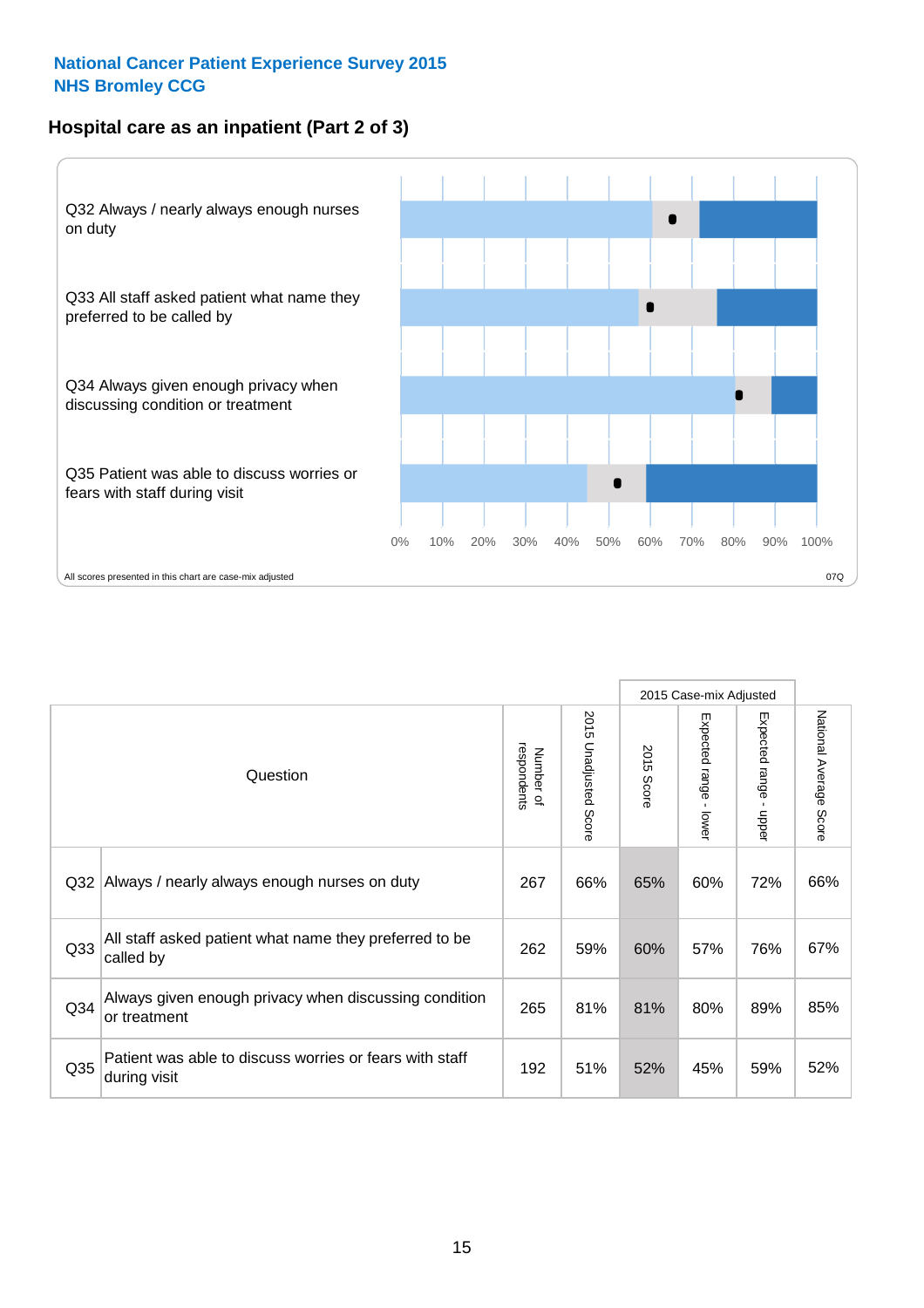# **Hospital care as an inpatient (Part 3 of 3)**



|                 |                                                                                     |                          |                                 |               | 2015 Case-mix Adjusted                    |                           |                        |
|-----------------|-------------------------------------------------------------------------------------|--------------------------|---------------------------------|---------------|-------------------------------------------|---------------------------|------------------------|
|                 | Question                                                                            | Number of<br>respondents | 2015<br><b>Unadjusted Score</b> | 2015<br>Score | Expected range<br>$\blacksquare$<br>lower | Expected range -<br>nbber | National Average Score |
| Q36             | Hospital staff definitely did everything to help control pain                       | 237                      | 84%                             | 84%           | 79%                                       | 89%                       | 84%                    |
| Q <sub>37</sub> | Always treated with respect and dignity by staff                                    | 266                      | 85%                             | 85%           | 83%                                       | 91%                       | 87%                    |
| Q38             | Given clear written information about what should / should<br>not do post discharge | 245                      | 85%                             | 85%           | 80%                                       | 89%                       | 84%                    |
| Q39             | Staff told patient who to contact if worried post discharge                         | 257                      | 92%                             | 92%           | 91%                                       | 97%                       | 94%                    |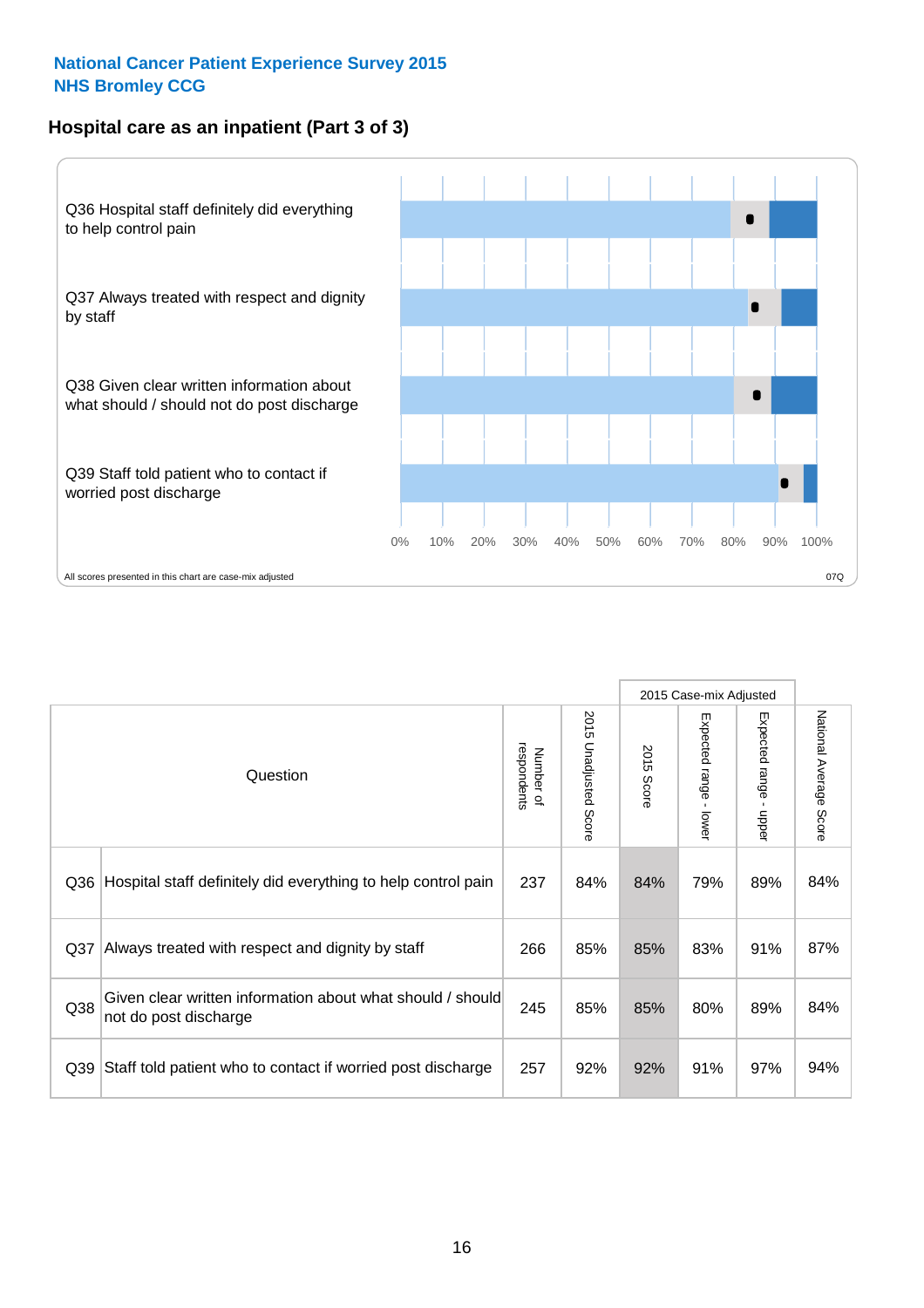# **Hospital care as a day patient / outpatient (Part 1 of 2)**



|     |                                                                                    |                          |                                 |                      | 2015 Case-mix Adjusted                  |                                         |                        |
|-----|------------------------------------------------------------------------------------|--------------------------|---------------------------------|----------------------|-----------------------------------------|-----------------------------------------|------------------------|
|     | Question                                                                           | respondents<br>Number of | 2015<br><b>Unadjusted Score</b> | 2015<br><b>Score</b> | Expected range<br>$\mathbf{r}$<br>lower | Expected range<br>$\mathbf{I}$<br>nbber | National Average Score |
| Q41 | Patient was able to discuss worries or fears with staff<br>during visit            | 342                      | 61%                             | 61%                  | 65%                                     | 75%                                     | 70%                    |
| Q42 | Doctor had the right notes and other documentation with<br>them                    | 413                      | 94%                             | 94%                  | 94%                                     | 98%                                     | 96%                    |
| Q44 | Beforehand patient had all information needed about<br>radiotherapy treatment      | 112                      | 84%                             | 85%                  | 80%                                     | 92%                                     | 86%                    |
| Q45 | Patient given understandable information about whether<br>radiotherapy was working | 97                       | 51%                             | 52%                  | 50%                                     | 69%                                     | 60%                    |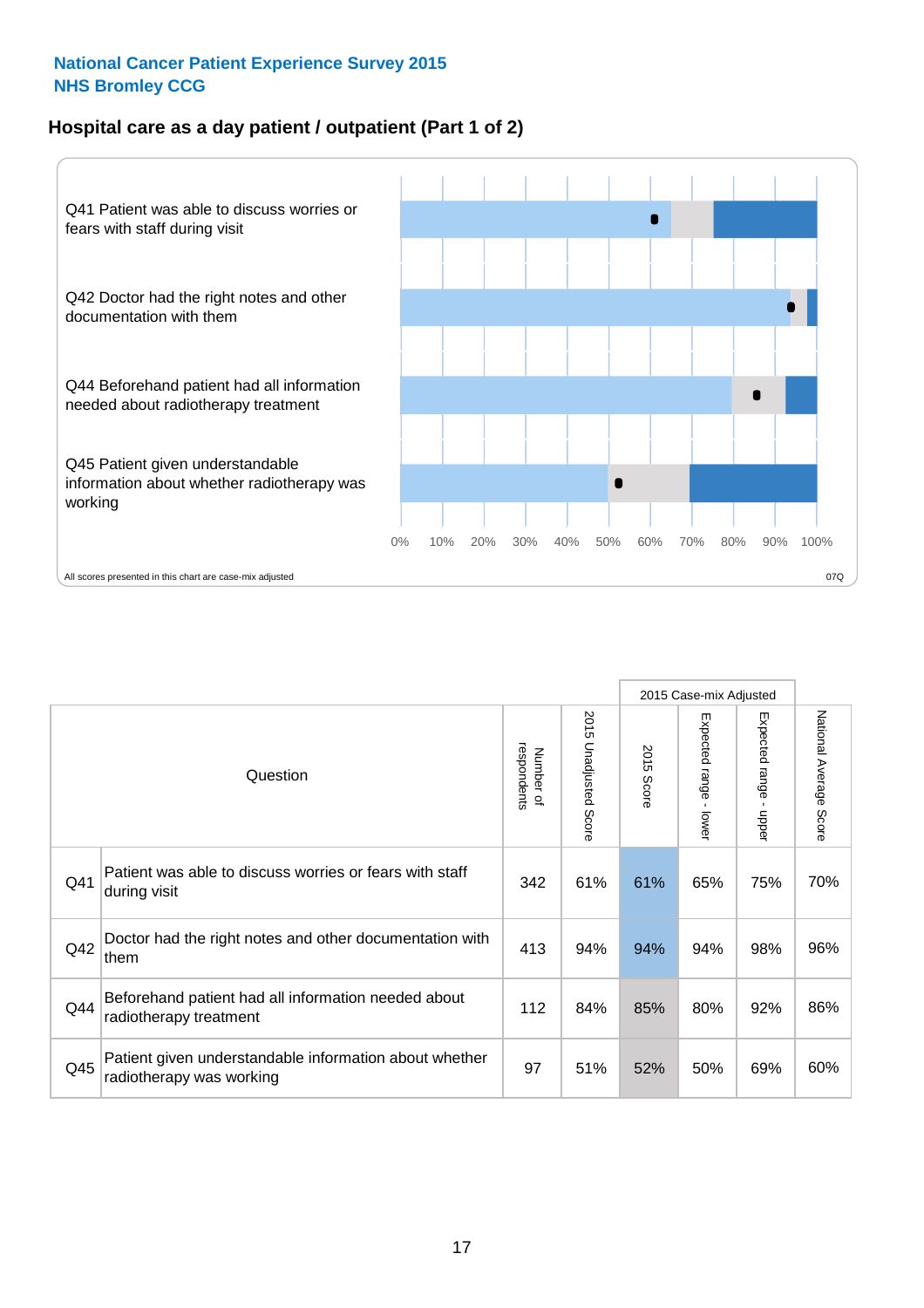# **Hospital care as a day patient / outpatient (Part 2 of 2)**



|     |                                                                                    |                                   |                             |               | 2015 Case-mix Adjusted       |                          |                           |
|-----|------------------------------------------------------------------------------------|-----------------------------------|-----------------------------|---------------|------------------------------|--------------------------|---------------------------|
|     | Question                                                                           | respondents<br>Number<br>$\Omega$ | 2015<br>Unadjusted<br>Score | 2015<br>Score | Expected<br>I range<br>lower | Expected<br>range<br>dda | National Average<br>Score |
| Q47 | Beforehand patient had all information needed about<br>chemotherapy treatment      | 238                               | 79%                         | 79%           | 80%                          | 89%                      | 84%                       |
| Q48 | Patient given understandable information about whether<br>chemotherapy was working | 218                               | 62%                         | 62%           | 62%                          | 74%                      | 68%                       |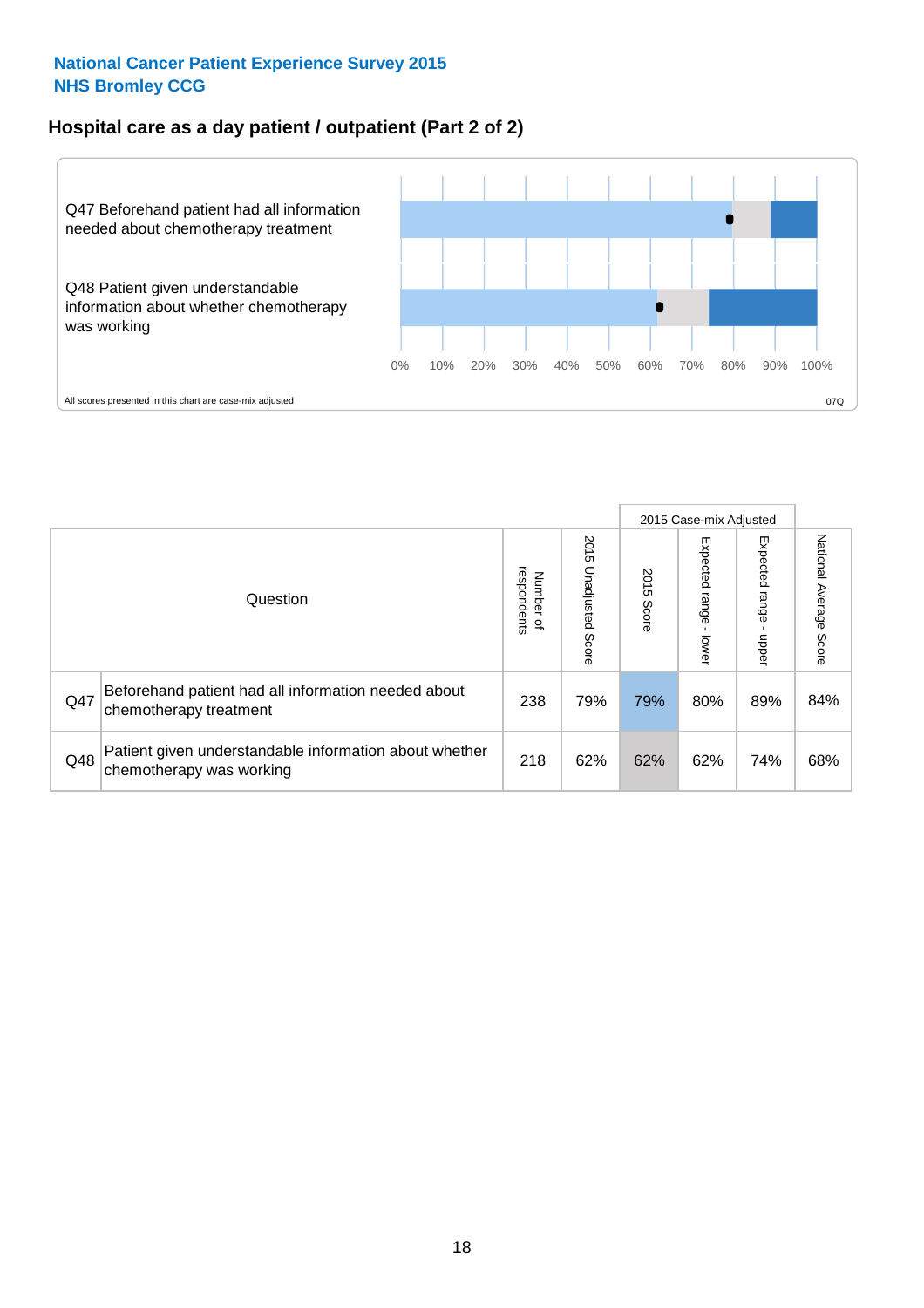#### **Home care and support**



2015 Case-mix Adjusted 2015 Unadjusted Score Expected range - upper National Average Score 2015 Unadjusted Score Expected range - lower National Average Score Expected range - lower Expected range - upper Number of<br>respondents 2015 Score respondents 2015 Score Number of Question Hospital staff gave family or someone close all the Q49 376 52% 52% 53% 63% information needed to help with care at home 58% Patient definitely given enough support from health or  $\frac{1}{250}$  social services during treatment  $\frac{1}{254}$   $\frac{1}{60\%}$  60% 60% 46% 61% 54% Patient definitely given enough support from health or Q51 social services after treatment 164 and 162 46% 46% 37% 52% 45%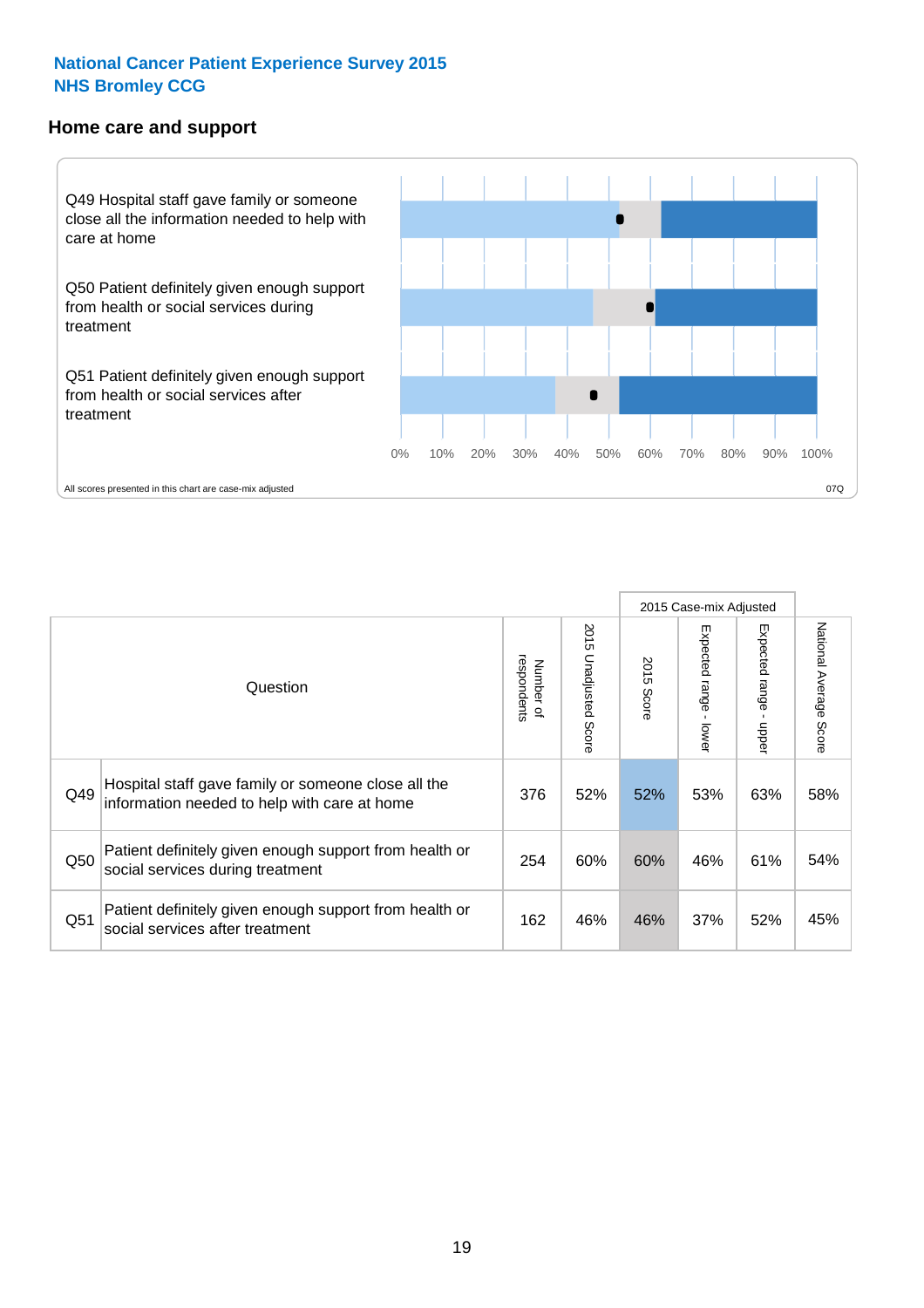# **Care from your general practice**



|     |                                                                           |                                   |                             |               | 2015 Case-mix Adjusted            |                            |                           |
|-----|---------------------------------------------------------------------------|-----------------------------------|-----------------------------|---------------|-----------------------------------|----------------------------|---------------------------|
|     | Question                                                                  | respondents<br>Number<br>$\Omega$ | 2015<br>Unadjusted<br>Score | 2015<br>Score | Expected<br><b>Lange</b><br>lower | Expected<br>range<br>nbber | National Average<br>Score |
| Q52 | GP given enough information about patient's condition<br>and treatment    | 408                               | 95%                         | 95%           | 93%                               | 97%                        | 95%                       |
| Q53 | Practice staff definitely did everything they could to<br>support patient | 278                               | 51%                         | 51%           | 57%                               | 68%                        | 63%                       |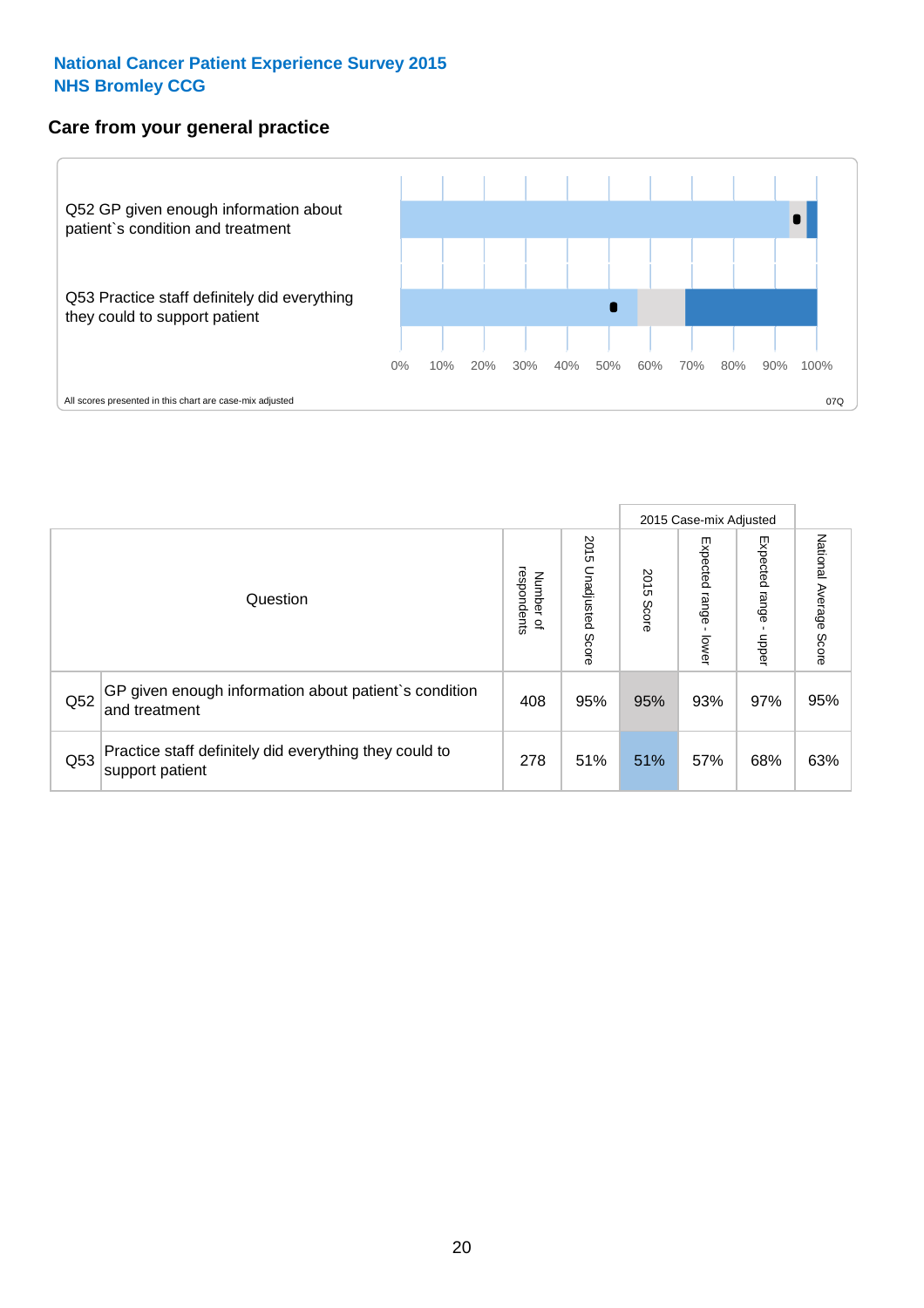# **Your overall NHS care (Part 1 of 2)**



|     |                                                                    |                          |                                 |               | 2015 Case-mix Adjusted                    |                                           |                        |
|-----|--------------------------------------------------------------------|--------------------------|---------------------------------|---------------|-------------------------------------------|-------------------------------------------|------------------------|
|     | Question                                                           | respondents<br>Number of | 2015<br><b>Unadjusted Score</b> | 2015<br>Score | Expected range<br>$\blacksquare$<br>lower | Expected range<br>$\blacksquare$<br>nbber | National Average Score |
| Q54 | Hospital and community staff always worked well together           | 461                      | 56%                             | 56%           | 56%                                       | 66%                                       | 61%                    |
| Q55 | Patient given a care plan                                          | 351                      | 24%                             | 25%           | 28%                                       | 38%                                       | 33%                    |
| Q56 | Overall the administration of the care was very good /<br>good     | 473                      | 85%                             | 85%           | 86%                                       | 92%                                       | 89%                    |
| Q57 | Length of time for attending clinics and appointments was<br>right | 466                      | 51%                             | 52%           | 59%                                       | 72%                                       | 66%                    |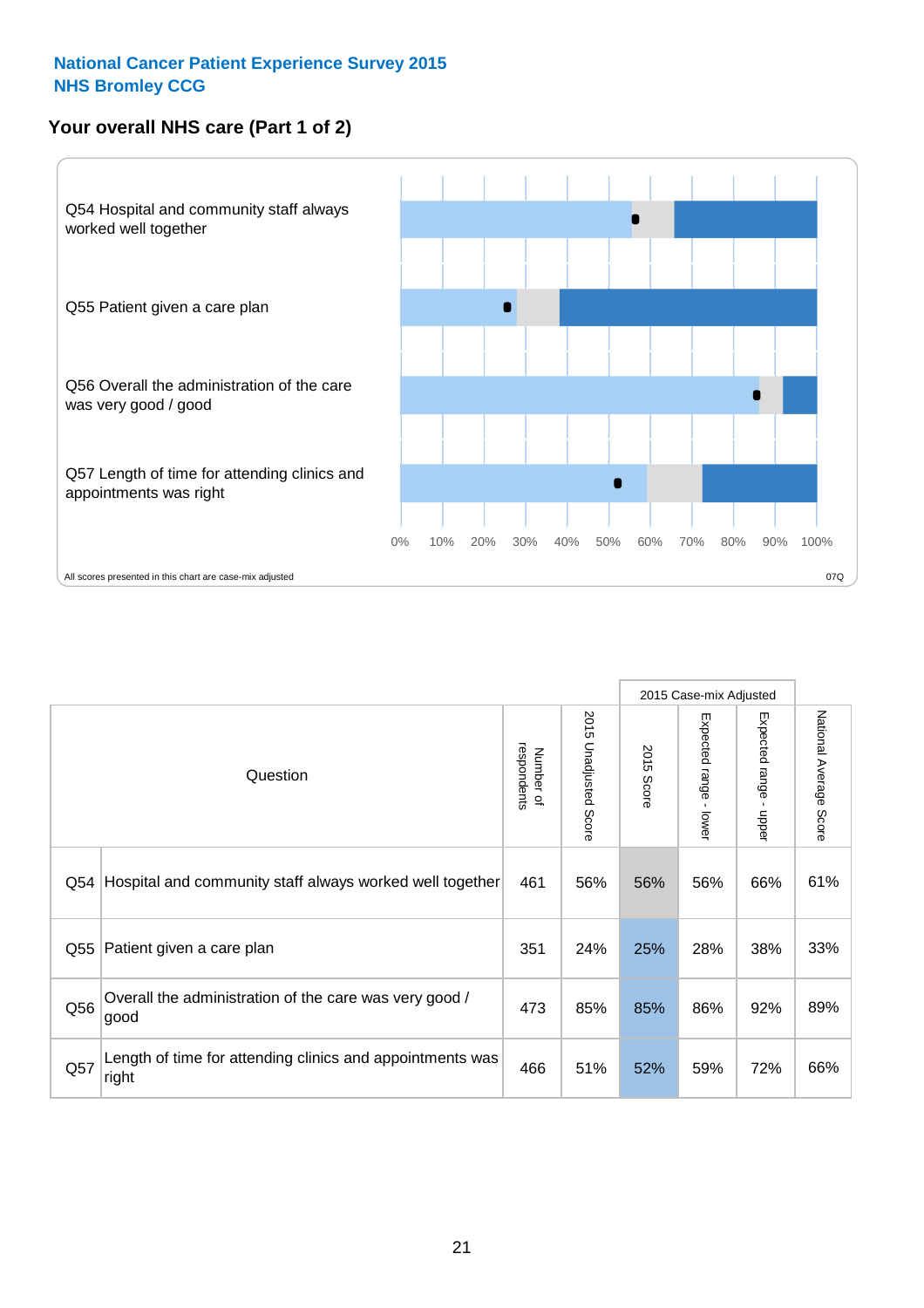# **Your overall NHS care (Part 2 of 2)**



|     |                                                       |                                  |                             |               |                            | 2015 Case-mix Adjusted     |                           |
|-----|-------------------------------------------------------|----------------------------------|-----------------------------|---------------|----------------------------|----------------------------|---------------------------|
|     | Question                                              | respondents<br>Numbe<br>$\Omega$ | 2015<br>Unadjusted<br>Score | 2015<br>Score | Expected<br>range<br>lower | Expected<br>range<br>doper | National<br>Average Score |
| Q58 | Taking part in cancer research discussed with patient | 464                              | 35%                         | 34%           | 22%                        | 35%                        | 28%                       |



|     |                                                                        |                                              |                             |               |                                         | 2015 Case-mix Adjusted                                |                              |
|-----|------------------------------------------------------------------------|----------------------------------------------|-----------------------------|---------------|-----------------------------------------|-------------------------------------------------------|------------------------------|
|     | Question                                                               | respondents<br>Number<br>$\overline{\sigma}$ | 2015<br>Jnadjusted<br>Score | 2015<br>Score | OWer<br>limit<br>range<br>٩<br>expected | Upper<br>limit<br>range<br>$\overline{a}$<br>expected | National<br>Average<br>Score |
| Q59 | Patient's average rating of care scored from very poor to<br>very good | 466                                          | 8.6                         | 8.6           | 8.6                                     | 8.8                                                   | 8.7                          |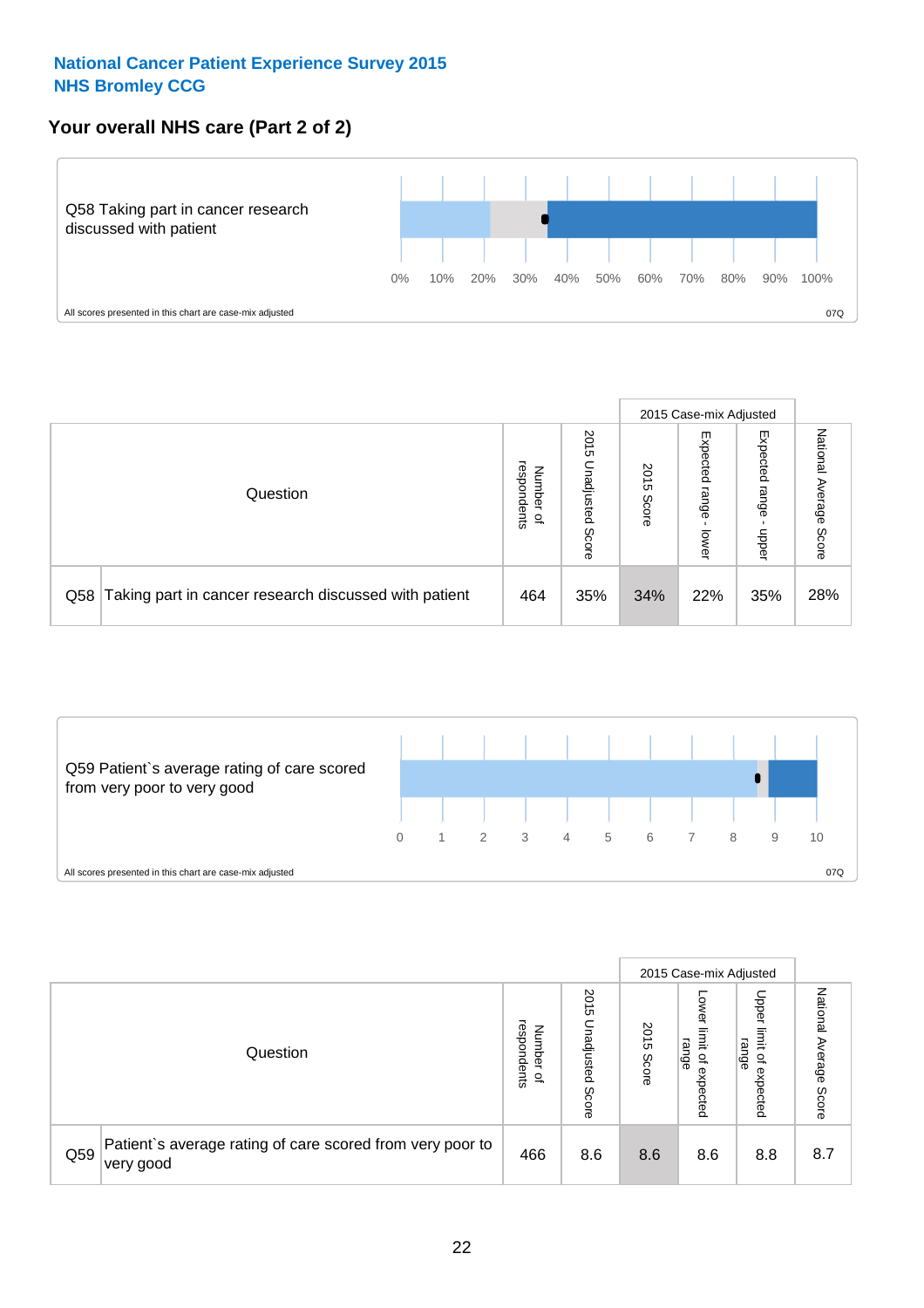# **Comparisons by tumour group for this CCG**

The following tables show the unadjusted CCG and the national percentage scores for each question broken down by tumour group. Where a cell in the table contains an asterisk this indicates that the number of patients in that group was below 21 and too small to display. Where a cell in the table contains "n.a." this indicates that there were no respondents for that tumour group.

# **Seeing your GP**

|                      | Q1. Saw GP once /<br>had to go to hospital | twice before being told | Q2. Patient thought<br>they were seen as<br>soon as necessary |                 |  |
|----------------------|--------------------------------------------|-------------------------|---------------------------------------------------------------|-----------------|--|
| <b>Cancer type</b>   | This CCG <sup>\$</sup>                     | <b>National</b>         | This CCG <sup>\$</sup>                                        | <b>National</b> |  |
| Brain / CNS          | $\star$                                    | 60%                     | $\star$                                                       | 77%             |  |
| <b>Breast</b>        | 92%                                        | 93%                     | 81%                                                           | 88%             |  |
| Colorectal / LGT     | 78%                                        | 72%                     | 87%                                                           | 80%             |  |
| Gynaecological       | $\star$                                    | 75%                     | 88%                                                           | 78%             |  |
| Haematological       | 67%                                        | 64%                     | 84%                                                           | 80%             |  |
| <b>Head and Neck</b> | $\star$                                    | 77%                     | $\star$                                                       | 79%             |  |
| Lung                 | 73%                                        | 69%                     | 76%                                                           | 83%             |  |
| Prostate             | 80%                                        | 79%                     | 86%                                                           | 85%             |  |
| Sarcoma              | $\star$                                    | 64%                     | $\star$                                                       | 69%             |  |
| Skin                 | 95%                                        | 91%                     | 76%                                                           | 87%             |  |
| <b>Upper Gastro</b>  | $\star$                                    | 70%                     | $\star$                                                       | 78%             |  |
| Urological           | 71%                                        | 81%                     | 65%                                                           | 84%             |  |
| Other                | 86%                                        | 70%                     | 80%                                                           | 78%             |  |
| <b>All Cancers</b>   | 79%                                        | 76%                     | 81%                                                           | 82%             |  |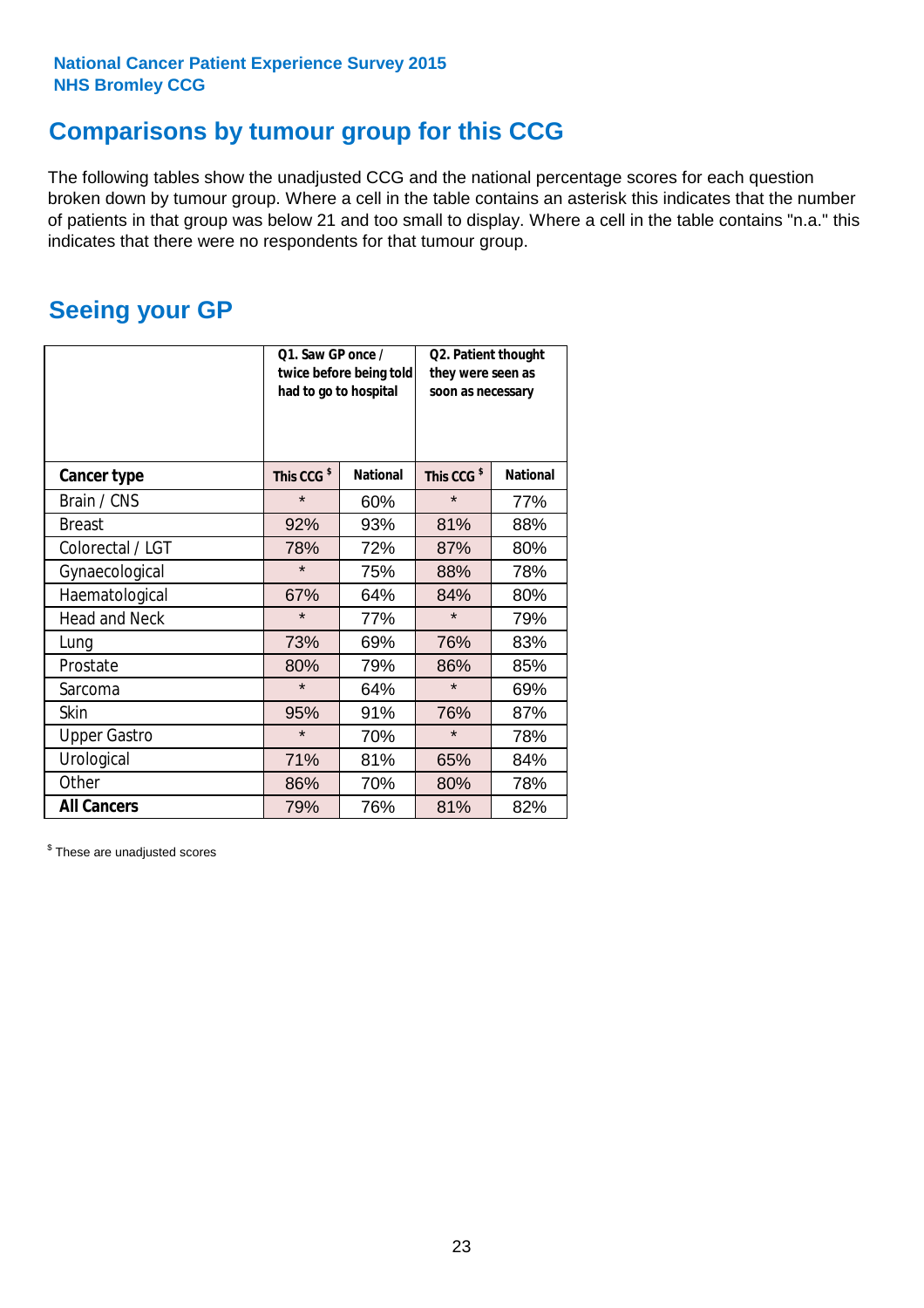# **Diagnostic tests**

|                      | be done was about<br>right | Q6. The length of time<br>waiting for the test to | Q7. Given complete<br>explanation of test<br>results in<br>understandable way |                 |  |  |
|----------------------|----------------------------|---------------------------------------------------|-------------------------------------------------------------------------------|-----------------|--|--|
| <b>Cancer type</b>   | This CCG <sup>\$</sup>     | <b>National</b>                                   | This CCG <sup>\$</sup>                                                        | <b>National</b> |  |  |
| Brain / CNS          | $\star$                    | 87%                                               | $\star$                                                                       | 69%             |  |  |
| <b>Breast</b>        | 86%                        | 90%                                               | 84%                                                                           | 82%             |  |  |
| Colorectal / LGT     | 87%                        | 86%                                               | 81%                                                                           | 81%             |  |  |
| Gynaecological       | $\star$                    | 84%                                               | $\star$                                                                       | 76%             |  |  |
| Haematological       | 92%                        | 87%                                               | 76%                                                                           | 76%             |  |  |
| <b>Head and Neck</b> | $\star$                    | 84%                                               | $\star$                                                                       | 77%             |  |  |
| Lung                 | 83%                        | 87%                                               | 92%                                                                           | 78%             |  |  |
| Prostate             | 89%                        | 85%                                               | 80%                                                                           | 79%             |  |  |
| Sarcoma              | $\star$                    | 81%                                               | $\star$                                                                       | 77%             |  |  |
| Skin                 | $\star$                    | 89%                                               | $\star$                                                                       | 85%             |  |  |
| <b>Upper Gastro</b>  | $\star$                    | 83%                                               | $\star$                                                                       | 77%             |  |  |
| Urological           | 75%                        | 85%                                               | 76%                                                                           | 78%             |  |  |
| Other                | 92%                        | 85%                                               | 62%                                                                           | 76%             |  |  |
| <b>All Cancers</b>   | 87%                        | 87%                                               | 78%                                                                           | 79%             |  |  |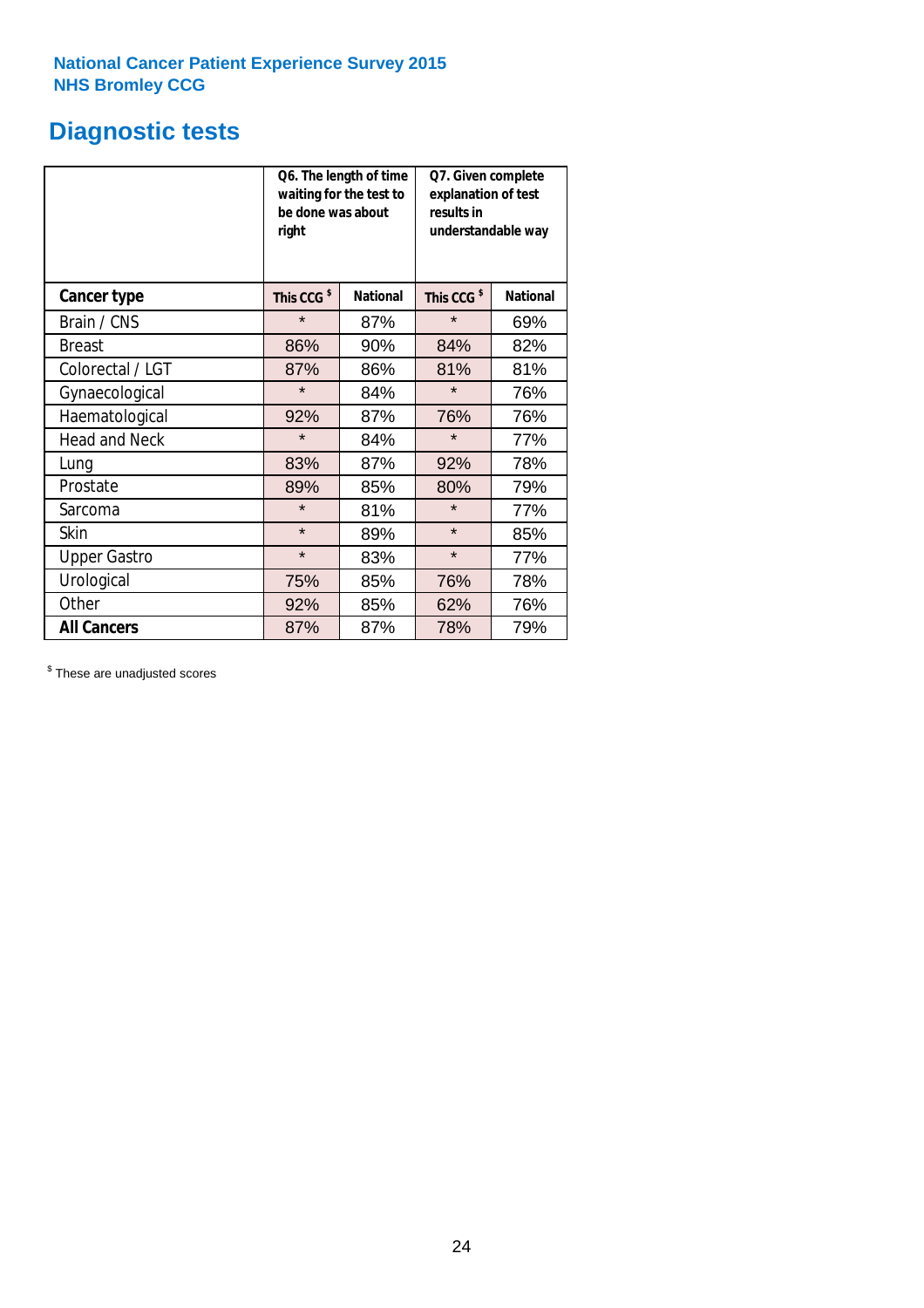# **Finding out what was wrong with you**

|                      | Q8. Patient told they<br>could bring a family<br>member or friend<br>when first told they<br>had cancer |                 | Q9. Patient felt they<br>were told sensitively<br>that they had cancer |                 | Q10. Patient<br>completely understood<br>the explanation of<br>what was wrong |                 | Q11. Patient given<br>easy to understand<br>written information<br>about the type of<br>cancer they had |                 |
|----------------------|---------------------------------------------------------------------------------------------------------|-----------------|------------------------------------------------------------------------|-----------------|-------------------------------------------------------------------------------|-----------------|---------------------------------------------------------------------------------------------------------|-----------------|
| Cancer type          | This CCG <sup>\$</sup>                                                                                  | <b>National</b> | This CCG <sup>\$</sup>                                                 | <b>National</b> | This CCG <sup>\$</sup>                                                        | <b>National</b> | This CCG <sup>\$</sup>                                                                                  | <b>National</b> |
| Brain / CNS          | $\star$                                                                                                 | 85%             | $\star$                                                                | 79%             | $\star$                                                                       | 60%             | $\star$                                                                                                 | 62%             |
| <b>Breast</b>        | 86%                                                                                                     | 83%             | 86%                                                                    | 88%             | 77%                                                                           | 78%             | 75%                                                                                                     | 76%             |
| Colorectal / LGT     | 86%                                                                                                     | 83%             | 84%                                                                    | 85%             | 82%                                                                           | 79%             | 68%                                                                                                     | 71%             |
| Gynaecological       | 76%                                                                                                     | 75%             | 91%                                                                    | 83%             | 70%                                                                           | 73%             | $\star$                                                                                                 | 69%             |
| Haematological       | 78%                                                                                                     | 75%             | 86%                                                                    | 83%             | 60%                                                                           | 60%             | 73%                                                                                                     | 74%             |
| <b>Head and Neck</b> | $\star$                                                                                                 | 73%             | $\star$                                                                | 85%             | $\star$                                                                       | 75%             | $\star$                                                                                                 | 61%             |
| Lung                 | 70%                                                                                                     | 80%             | 81%                                                                    | 83%             | 81%                                                                           | 75%             | 80%                                                                                                     | 66%             |
| Prostate             | 82%                                                                                                     | 80%             | 78%                                                                    | 84%             | 78%                                                                           | 78%             | 75%                                                                                                     | 80%             |
| Sarcoma              | $\star$                                                                                                 | 77%             | $\star$                                                                | 82%             | $\star$                                                                       | 63%             | $\star$                                                                                                 | 61%             |
| Skin                 | $\star$                                                                                                 | 71%             | 90%                                                                    | 90%             | 86%                                                                           | 83%             | $\star$                                                                                                 | 84%             |
| <b>Upper Gastro</b>  | $\star$                                                                                                 | 79%             | $\star$                                                                | 79%             | $\star$                                                                       | 72%             | $\star$                                                                                                 | 64%             |
| Urological           | 80%                                                                                                     | 74%             | 72%                                                                    | 82%             | 78%                                                                           | 76%             | 62%                                                                                                     | 71%             |
| Other                | 92%                                                                                                     | 77%             | 85%                                                                    | 82%             | 74%                                                                           | 72%             | 63%                                                                                                     | 61%             |
| <b>All Cancers</b>   | 81%                                                                                                     | 79%             | 84%                                                                    | 84%             | 72%                                                                           | 73%             | 70%                                                                                                     | 72%             |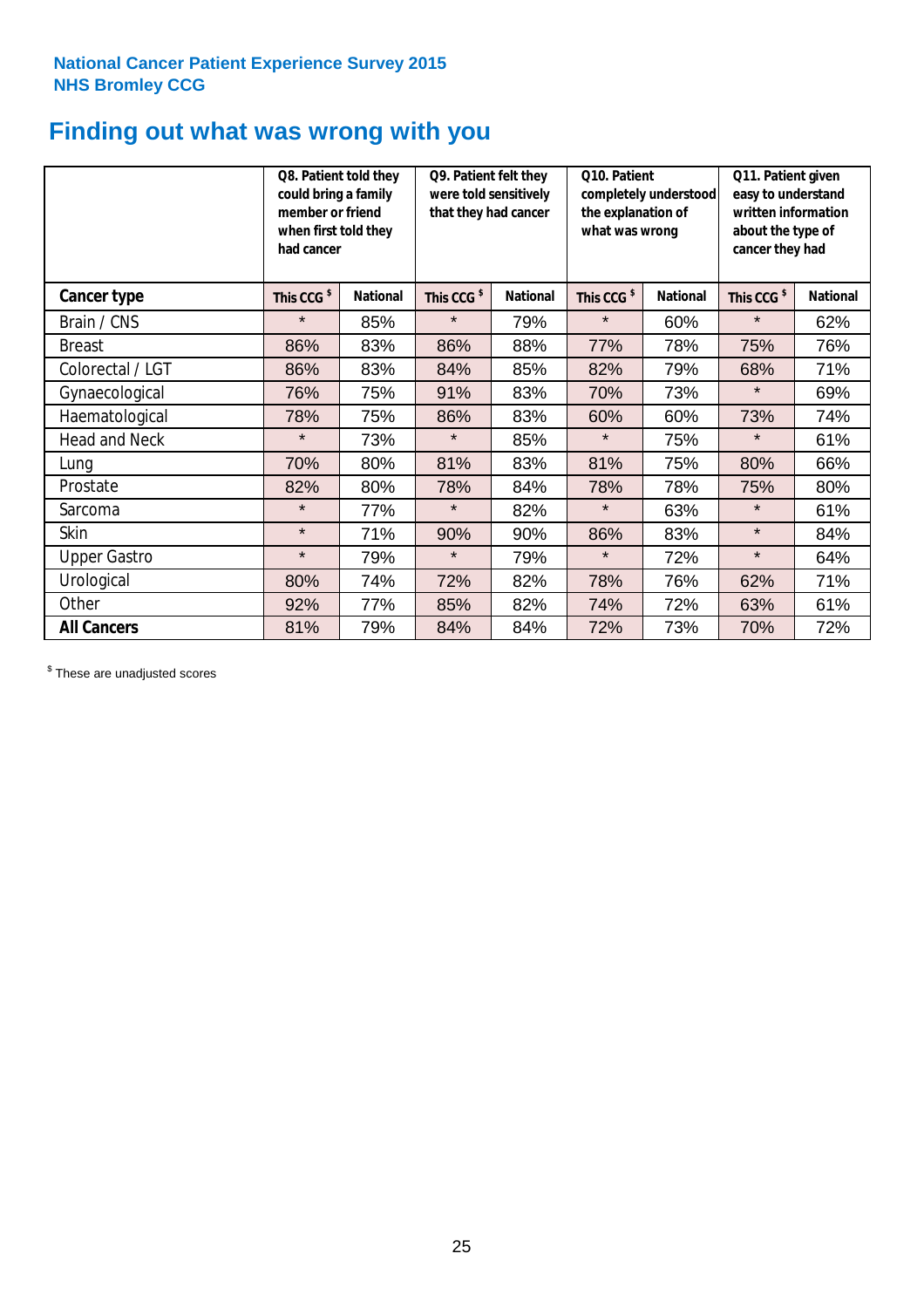# **Deciding the best treatment for you**

|                      | <b>Q12. Patient felt that</b><br>treatment options<br>were completely<br>explained |                 | Q13. Possible side<br>understandable way | effects explained in an | Q14. Patient given<br>practical advice and<br>support in dealing with<br>side effects of<br>treatment |                 |  |
|----------------------|------------------------------------------------------------------------------------|-----------------|------------------------------------------|-------------------------|-------------------------------------------------------------------------------------------------------|-----------------|--|
| <b>Cancer type</b>   | This CCG <sup>\$</sup>                                                             | <b>National</b> | This CCG <sup>\$</sup>                   | <b>National</b>         | This CCG <sup>\$</sup>                                                                                | <b>National</b> |  |
| Brain / CNS          | $\star$                                                                            | 80%             | $\star$                                  | 71%                     | $\star$                                                                                               | 62%             |  |
| <b>Breast</b>        | 84%                                                                                | 84%             | 74%                                      | 76%                     | 60%                                                                                                   | 69%             |  |
| Colorectal / LGT     | 87%                                                                                | 85%             | 73%                                      | 75%                     | 63%                                                                                                   | 68%             |  |
| Gynaecological       | $\star$                                                                            | 84%             | $\star$                                  | 76%                     | 59%                                                                                                   | 68%             |  |
| Haematological       | 76%                                                                                | 81%             | 59%                                      | 69%                     | 58%                                                                                                   | 65%             |  |
| <b>Head and Neck</b> | $\star$                                                                            | 85%             | $\star$                                  | 72%                     | $\star$                                                                                               | 67%             |  |
| Lung                 | 96%                                                                                | 84%             | 93%                                      | 74%                     | 85%                                                                                                   | 69%             |  |
| Prostate             | 73%                                                                                | 80%             | 66%                                      | 71%                     | 72%                                                                                                   | 61%             |  |
| Sarcoma              | $\star$                                                                            | 82%             | $\star$                                  | 75%                     | $\star$                                                                                               | 66%             |  |
| Skin                 | $\star$                                                                            | 88%             | $\star$                                  | 75%                     | $\star$                                                                                               | 74%             |  |
| <b>Upper Gastro</b>  | $\star$                                                                            | 83%             | $\star$                                  | 72%                     | $\star$                                                                                               | 66%             |  |
| Urological           | 90%                                                                                | 80%             | 62%                                      | 69%                     | 40%                                                                                                   | 61%             |  |
| Other                | 67%                                                                                | 80%             | 55%                                      | 72%                     | 55%                                                                                                   | 64%             |  |
| <b>All Cancers</b>   | 81%                                                                                | 83%             | 67%                                      | 73%                     | 60%                                                                                                   | 66%             |  |

|                      | in the future          | Q15. Patient definitely<br>told about side effects<br>that could affect them | Q16. Patient definitely<br>involved in decisions<br>about care and<br>treatment |                 |  |
|----------------------|------------------------|------------------------------------------------------------------------------|---------------------------------------------------------------------------------|-----------------|--|
| <b>Cancer type</b>   | This CCG <sup>\$</sup> | <b>National</b>                                                              | This CCG <sup>\$</sup>                                                          | <b>National</b> |  |
| Brain / CNS          | $\star$                | 56%                                                                          | $\star$                                                                         | 74%             |  |
| <b>Breast</b>        | 45%                    | 55%                                                                          | 74%                                                                             | 79%             |  |
| Colorectal / LGT     | 44%                    | 56%                                                                          | 82%                                                                             | 79%             |  |
| Gynaecological       | 54%<br>52%             |                                                                              | 79%                                                                             | 76%             |  |
| Haematological       | 40%                    | 50%                                                                          | 73%                                                                             | 77%             |  |
| <b>Head and Neck</b> | $\star$                | 58%                                                                          | $\star$                                                                         | 76%             |  |
| Lung                 | 63%                    | 54%                                                                          | 88%                                                                             | 78%             |  |
| Prostate             | 65%                    | 63%                                                                          | 81%                                                                             | 79%             |  |
| Sarcoma              | $\star$                | 54%                                                                          | $\star$                                                                         | 77%             |  |
| Skin                 | $\star$                | 66%                                                                          | 95%                                                                             | 86%             |  |
| <b>Upper Gastro</b>  | $\star$                | 53%                                                                          | $\star$                                                                         | 77%             |  |
| Urological           | 50%                    | 52%                                                                          | 77%                                                                             | 75%             |  |
| Other                | 39%                    | 51%                                                                          | 67%                                                                             | 75%             |  |
| <b>All Cancers</b>   | 48%                    | 54%                                                                          | 77%                                                                             | 78%             |  |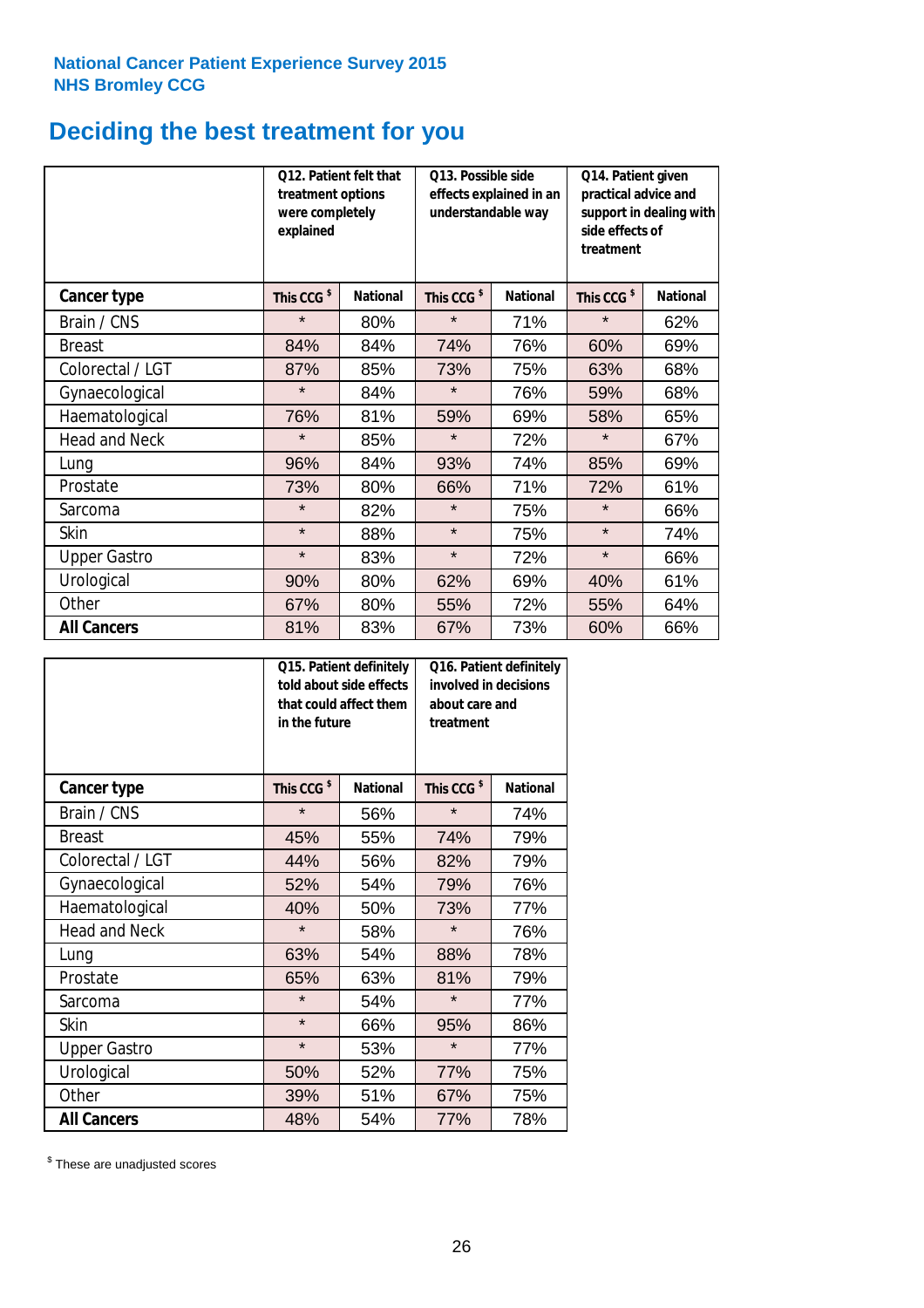# **Clinical Nurse Specialist**

|                      | would support them<br>through their<br>treatment | Q17. Patient given the<br>name of the CNS who | Q18. Patient found it<br>easy to contact their<br><b>CNS</b> |                 | <b>Q19. Get</b><br>understandable<br>answers to important<br>questions all or most<br>of the time |                 |  |
|----------------------|--------------------------------------------------|-----------------------------------------------|--------------------------------------------------------------|-----------------|---------------------------------------------------------------------------------------------------|-----------------|--|
| <b>Cancer type</b>   | This CCG <sup>\$</sup>                           | <b>National</b>                               | This CCG <sup>\$</sup>                                       | <b>National</b> | This CCG <sup>\$</sup>                                                                            | <b>National</b> |  |
| Brain / CNS          | $\star$                                          | 95%                                           | $\star$                                                      | 84%             | $\star$                                                                                           | 85%             |  |
| <b>Breast</b>        | 94%                                              | 94%                                           | 84%                                                          | 85%             | 86%                                                                                               | 88%             |  |
| Colorectal / LGT     | 90%                                              | 91%                                           | 88%                                                          | 88%             | 92%                                                                                               | 90%             |  |
| Gynaecological       | 96%                                              | 93%                                           | $\star$                                                      | 86%             | $\star$                                                                                           | 87%             |  |
| Haematological       | 91%                                              | 89%                                           | 80%                                                          | 89%             | 86%                                                                                               | 90%             |  |
| <b>Head and Neck</b> | $\star$                                          | 88%                                           | $\star$                                                      | 86%             | $\star$                                                                                           | 88%             |  |
| Lung                 | 96%                                              | 93%                                           | 84%                                                          | 89%             | 95%                                                                                               | 89%             |  |
| Prostate             | 77%                                              | 89%                                           | 82%                                                          | 83%             | 92%                                                                                               | 88%             |  |
| Sarcoma              | $\star$                                          | 87%                                           | $\star$                                                      | 86%             | $\star$                                                                                           | 88%             |  |
| Skin                 | $\star$                                          | 88%                                           | $\star$                                                      | 90%             | $\star$                                                                                           | 92%             |  |
| <b>Upper Gastro</b>  | $\star$                                          | 92%                                           | $\star$                                                      | 87%             | $\star$                                                                                           | 88%             |  |
| Urological           | 55%                                              | 80%                                           | $\star$                                                      | 85%             | $\star$                                                                                           | 88%             |  |
| Other                | 84%                                              | 86%                                           | 77%                                                          | 86%             | 85%                                                                                               | 87%             |  |
| <b>All Cancers</b>   | 87%                                              | 90%                                           | 81%                                                          | 87%             | 87%                                                                                               | 88%             |  |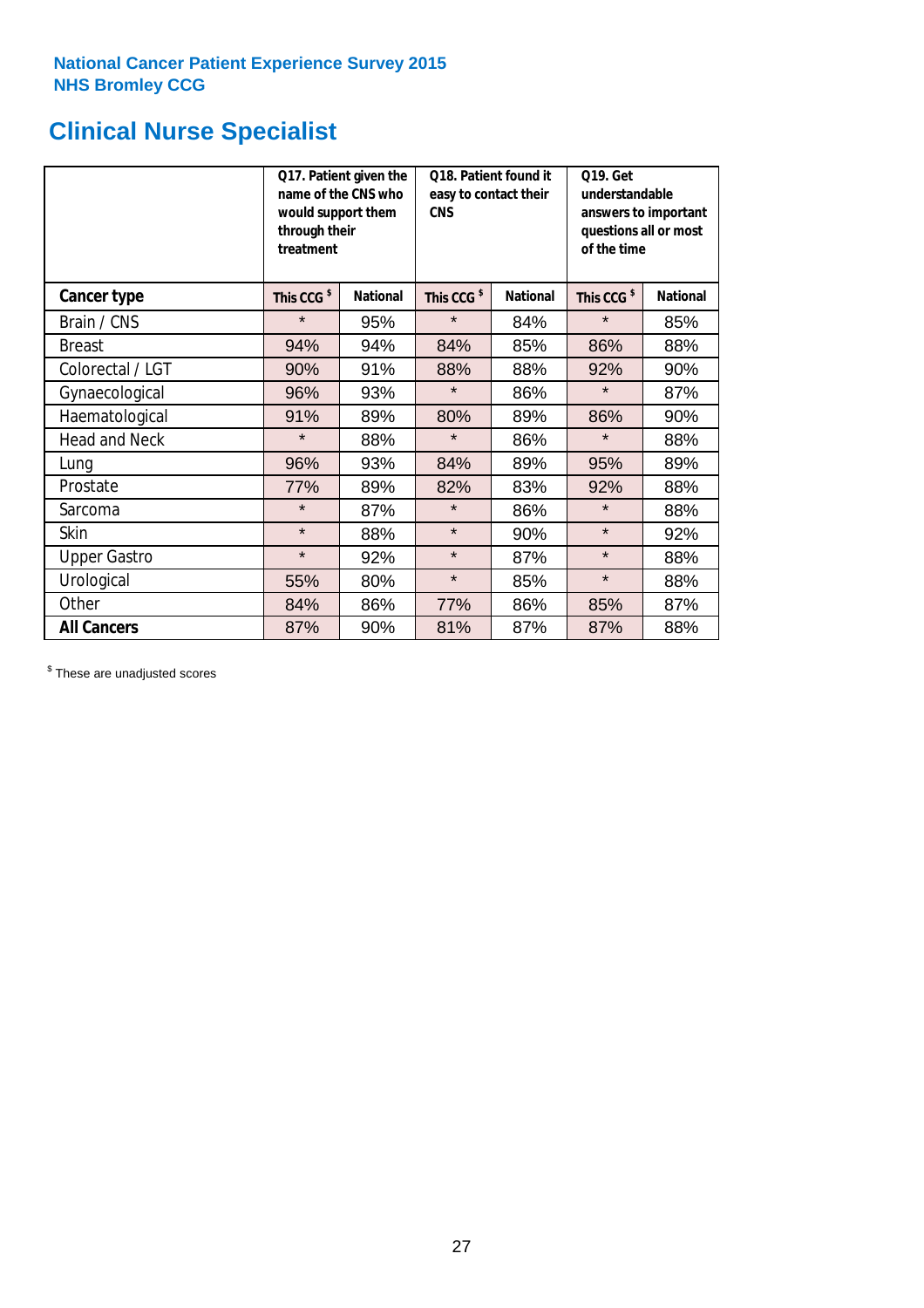# **Support for people with cancer**

|                      |                        | Q20. Hospital staff<br>Q21. Hospital staff<br>gave information<br>gave information<br>about support groups<br>about impact cancer<br>could have on day to<br>day activities |                        | Q22. Hospital staff<br>gave information on<br>getting financial help |                        | Q23. Hospital staff told<br>patient they could get<br>free prescriptions |                        |                 |
|----------------------|------------------------|-----------------------------------------------------------------------------------------------------------------------------------------------------------------------------|------------------------|----------------------------------------------------------------------|------------------------|--------------------------------------------------------------------------|------------------------|-----------------|
| Cancer type          | This CCG <sup>\$</sup> | <b>National</b>                                                                                                                                                             | This CCG <sup>\$</sup> | <b>National</b>                                                      | This CCG <sup>\$</sup> | <b>National</b>                                                          | This CCG <sup>\$</sup> | <b>National</b> |
| Brain / CNS          | $\star$                | 85%                                                                                                                                                                         | $\star$                | 80%                                                                  | $\star$                | 72%                                                                      | $\star$                | 79%             |
| <b>Breast</b>        | 84%                    | 88%                                                                                                                                                                         | 88%                    | 85%                                                                  | 48%                    | 60%                                                                      | 77%                    | 80%             |
| Colorectal / LGT     | 81%                    | 82%                                                                                                                                                                         | 74%                    | 82%                                                                  | 40%                    | 52%                                                                      | $\star$                | 83%             |
| Gynaecological       | $\star$                | 83%                                                                                                                                                                         | $\star$                | 81%                                                                  | $\star$                | 58%                                                                      | $\star$                | 76%             |
| Haematological       | 72%                    | 82%                                                                                                                                                                         | 82%                    | 82%                                                                  | 39%                    | 56%                                                                      | 84%                    | 86%             |
| <b>Head and Neck</b> | $\star$                | 83%                                                                                                                                                                         | $\star$                | 80%                                                                  | $\star$                | 55%                                                                      | $\star$                | 80%             |
| Lung                 | 83%                    | 82%                                                                                                                                                                         | 96%                    | 80%                                                                  | 71%                    | 68%                                                                      | $\star$                | 85%             |
| Prostate             | 82%                    | 85%                                                                                                                                                                         | 80%                    | 81%                                                                  | $\star$                | 41%                                                                      | $\star$                | 76%             |
| Sarcoma              | $\star$                | 82%                                                                                                                                                                         | $\star$                | 80%                                                                  | $\star$                | 57%                                                                      | $\star$                | 75%             |
| Skin                 | $\star$                | 85%                                                                                                                                                                         | $\star$                | 85%                                                                  | $\star$                | 51%                                                                      | $\star$                | 65%             |
| <b>Upper Gastro</b>  | $\star$                | 82%                                                                                                                                                                         | $\star$                | 78%                                                                  | $\star$                | 57%                                                                      | $\star$                | 83%             |
| Urological           | $\star$                | 71%                                                                                                                                                                         | $\star$                | 70%                                                                  | $\star$                | 33%                                                                      | $\star$                | 69%             |
| Other                | 74%                    | 80%                                                                                                                                                                         | 71%                    | 77%                                                                  | 48%                    | 53%                                                                      | $\star$                | 79%             |
| <b>All Cancers</b>   | 77%                    | 83%                                                                                                                                                                         | 79%                    | 81%                                                                  | 44%                    | 55%                                                                      | 77%                    | 80%             |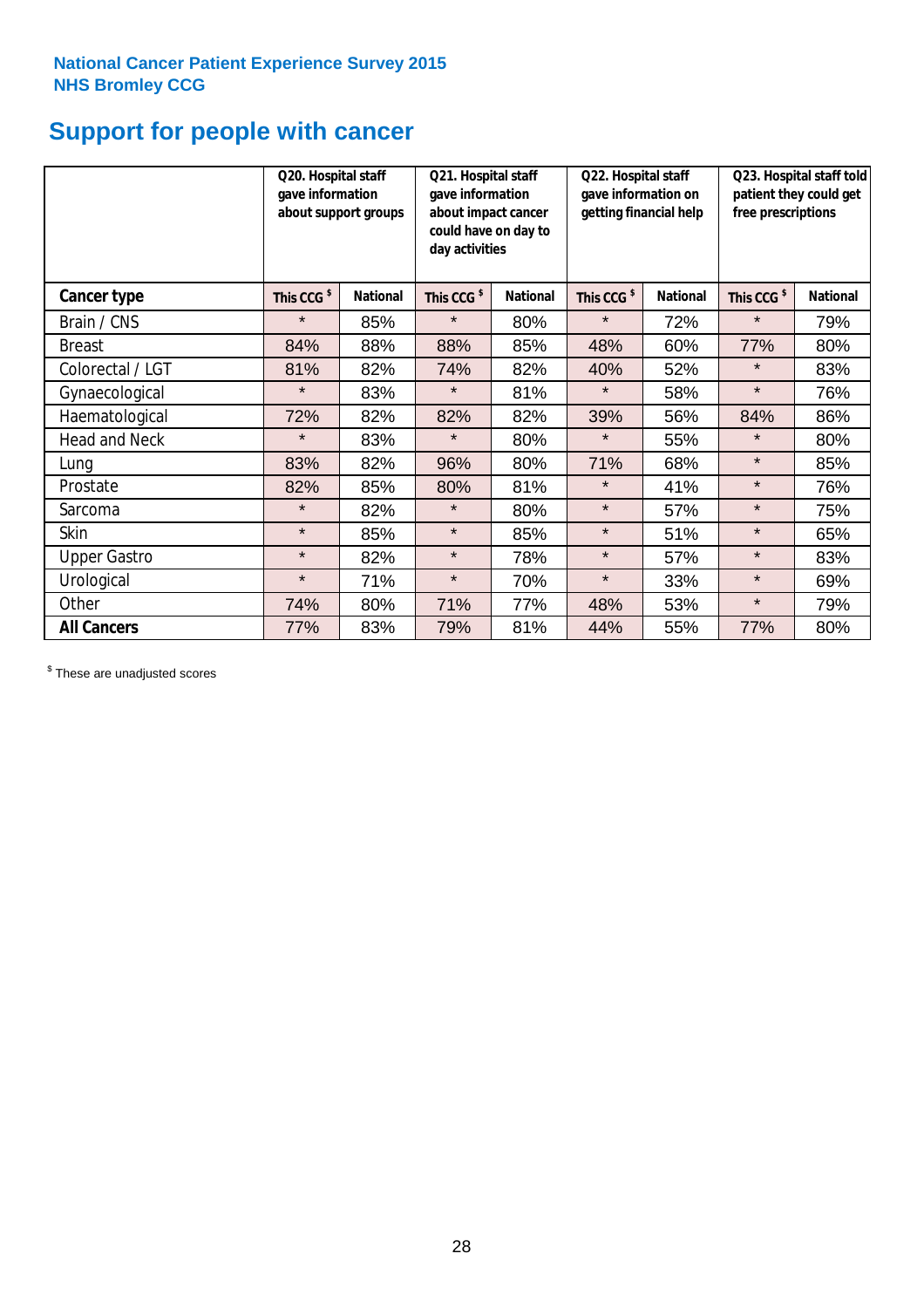# **Operations**

|                      | Q26. Staff explained<br>how operation had<br>gone in<br>understandable way |                 |  |  |
|----------------------|----------------------------------------------------------------------------|-----------------|--|--|
| <b>Cancer type</b>   | This CCG <sup>\$</sup>                                                     | <b>National</b> |  |  |
| Brain / CNS          | $\star$                                                                    | 75%             |  |  |
| <b>Breast</b>        | 73%                                                                        | 77%             |  |  |
| Colorectal / LGT     | 77%                                                                        | 81%             |  |  |
| Gynaecological       | $\star$                                                                    | 79%             |  |  |
| Haematological       | $\star$                                                                    | 75%             |  |  |
| <b>Head and Neck</b> | $\star$                                                                    | 77%             |  |  |
| Lung                 | $\star$                                                                    | 76%             |  |  |
| Prostate             | $\star$                                                                    | 76%             |  |  |
| Sarcoma              | $\star$                                                                    | 80%             |  |  |
| Skin                 | $\star$                                                                    | 84%             |  |  |
| <b>Upper Gastro</b>  | $\star$                                                                    | 81%             |  |  |
| Urological           | 71%                                                                        | 74%             |  |  |
| Other                | $\star$                                                                    | 78%             |  |  |
| <b>All Cancers</b>   | 75%                                                                        | 78%             |  |  |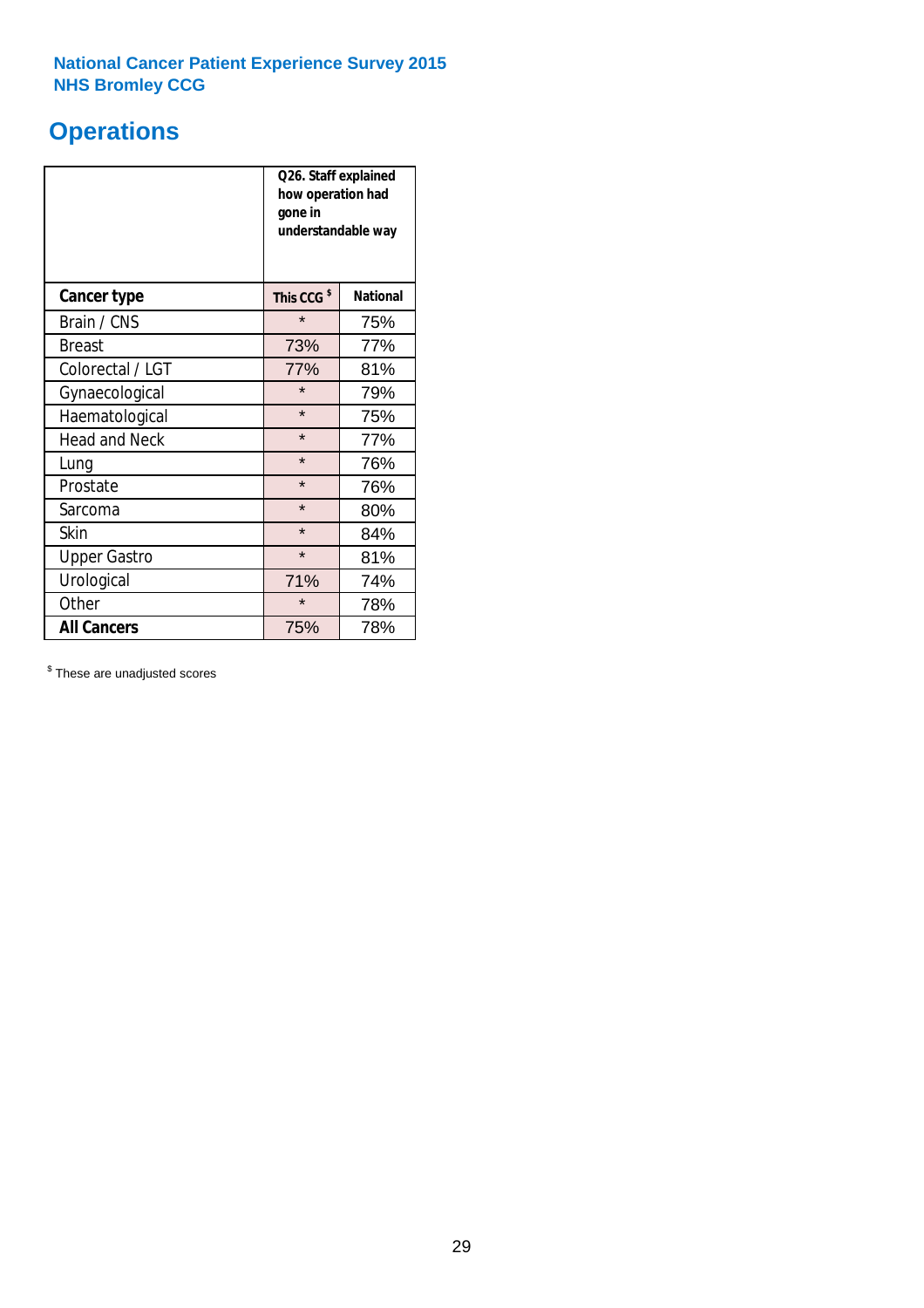# **Hospital care as an inpatient (Part 1 of 2)**

|                      | or nurses did not talk<br>they were not there | Q28. Groups of doctors<br>in front of patient as if | Q29. Patient had<br>confidence and trust in<br>all doctors treating<br>them |                 | Q30. Patient's family<br>or someone close<br>definitely had<br>opportunity to talk to<br>doctor |                 | Q31. Patient had<br>confidence and trust in<br>all ward nurses |                 |
|----------------------|-----------------------------------------------|-----------------------------------------------------|-----------------------------------------------------------------------------|-----------------|-------------------------------------------------------------------------------------------------|-----------------|----------------------------------------------------------------|-----------------|
| Cancer type          | This CCG <sup>\$</sup>                        | <b>National</b>                                     | This CCG <sup>\$</sup>                                                      | <b>National</b> | This CCG <sup>\$</sup>                                                                          | <b>National</b> | This CCG <sup>\$</sup>                                         | <b>National</b> |
| Brain / CNS          | $\star$                                       | 68%                                                 | $\star$                                                                     | 78%             | $\star$                                                                                         | 65%             | $\star$                                                        | 67%             |
| <b>Breast</b>        | 97%                                           | 89%                                                 | 87%                                                                         | 86%             | 77%                                                                                             | 73%             | 71%                                                            | 74%             |
| Colorectal / LGT     | 76%                                           | 75%                                                 | 76%                                                                         | 85%             | 71%                                                                                             | 72%             | 65%                                                            | 68%             |
| Gynaecological       | $\star$                                       | 84%                                                 | $\star$                                                                     | 86%             | $\star$                                                                                         | 71%             | $\star$                                                        | 69%             |
| Haematological       | 73%                                           | 80%                                                 | 75%                                                                         | 81%             | 65%                                                                                             | 75%             | 63%                                                            | 73%             |
| <b>Head and Neck</b> | $\star$                                       | 79%                                                 | $\star$                                                                     | 85%             | $\star$                                                                                         | 73%             | $\star$                                                        | 72%             |
| Lung                 | $\star$                                       | 75%                                                 | $\star$                                                                     | 82%             | $\star$                                                                                         | 71%             | $\star$                                                        | 73%             |
| Prostate             | 100%                                          | 84%                                                 | 83%                                                                         | 87%             | $\star$                                                                                         | 72%             | 77%                                                            | 75%             |
| Sarcoma              | $\star$                                       | 82%                                                 | $\star$                                                                     | 85%             | $\star$                                                                                         | 75%             | $\star$                                                        | 70%             |
| Skin                 | $\star$                                       | 85%                                                 | $\star$                                                                     | 90%             | $\star$                                                                                         | 79%             | $\star$                                                        | 84%             |
| <b>Upper Gastro</b>  | $\star$                                       | 75%                                                 | $\star$                                                                     | 83%             | $\star$                                                                                         | 72%             | $\star$                                                        | 70%             |
| Urological           | 73%                                           | 80%                                                 | 70%                                                                         | 84%             | 67%                                                                                             | 67%             | 57%                                                            | 75%             |
| Other                | 71%                                           | 79%                                                 | 67%                                                                         | 79%             | 59%                                                                                             | 70%             | 63%                                                            | 69%             |
| <b>All Cancers</b>   | 81%                                           | 81%                                                 | 79%                                                                         | 84%             | 71%                                                                                             | 72%             | 70%                                                            | 72%             |

|                      | Q32. Always / nearly<br>on duty | always enough nurses | Q33. All staff asked<br>patient what name<br>they preferred to be<br>called by |                 | Q34. Always given<br>enough privacy when<br>discussing condition or<br>treatment |                 | Q35. Patient was able<br>to discuss worries or<br>fears with staff during<br>visit |                 |
|----------------------|---------------------------------|----------------------|--------------------------------------------------------------------------------|-----------------|----------------------------------------------------------------------------------|-----------------|------------------------------------------------------------------------------------|-----------------|
| <b>Cancer type</b>   | This CCG <sup>\$</sup>          | <b>National</b>      | This CCG <sup>\$</sup>                                                         | <b>National</b> | This CCG <sup>\$</sup>                                                           | <b>National</b> | This CCG <sup>\$</sup>                                                             | <b>National</b> |
| Brain / CNS          | $\star$                         | 64%                  | $\star$                                                                        | 69%             | $\star$                                                                          | 80%             | $\star$                                                                            | 44%             |
| <b>Breast</b>        | 66%                             | 69%                  | 53%                                                                            | 60%             | 81%                                                                              | 86%             | 48%                                                                                | 53%             |
| Colorectal / LGT     | 62%                             | 61%                  | 67%                                                                            | 70%             | 84%                                                                              | 84%             | 54%                                                                                | 54%             |
| Gynaecological       | $\star$                         | 65%                  | $\star$                                                                        | 63%             | $\star$                                                                          | 82%             | $\star$                                                                            | 50%             |
| Haematological       | 50%                             | 63%                  | 48%                                                                            | 67%             | 81%                                                                              | 86%             | 60%                                                                                | 55%             |
| <b>Head and Neck</b> | $\star$                         | 67%                  | $\star$                                                                        | 66%             | $\star$                                                                          | 85%             | $\star$                                                                            | 50%             |
| Lung                 | $\star$                         | 68%                  | $\star$                                                                        | 71%             | $\star$                                                                          | 84%             | $\star$                                                                            | 49%             |
| Prostate             | 65%                             | 71%                  | 52%                                                                            | 67%             | 91%                                                                              | 87%             | $\star$                                                                            | 52%             |
| Sarcoma              | $\star$                         | 68%                  | $\star$                                                                        | 71%             | $\star$                                                                          | 87%             | $\star$                                                                            | 52%             |
| Skin                 | $\star$                         | 81%                  | $\star$                                                                        | 67%             | $\star$                                                                          | 89%             | $\star$                                                                            | 61%             |
| <b>Upper Gastro</b>  | $\star$                         | 62%                  | $\star$                                                                        | 75%             | $\star$                                                                          | 83%             | $\star$                                                                            | 53%             |
| Urological           | 67%                             | 68%                  | 57%                                                                            | 71%             | 67%                                                                              | 84%             | $\star$                                                                            | 46%             |
| Other                | 71%                             | 62%                  | 67%                                                                            | 66%             | 83%                                                                              | 82%             | $\star$                                                                            | 48%             |
| <b>All Cancers</b>   | 66%                             | 66%                  | 59%                                                                            | 67%             | 81%                                                                              | 85%             | 51%                                                                                | 52%             |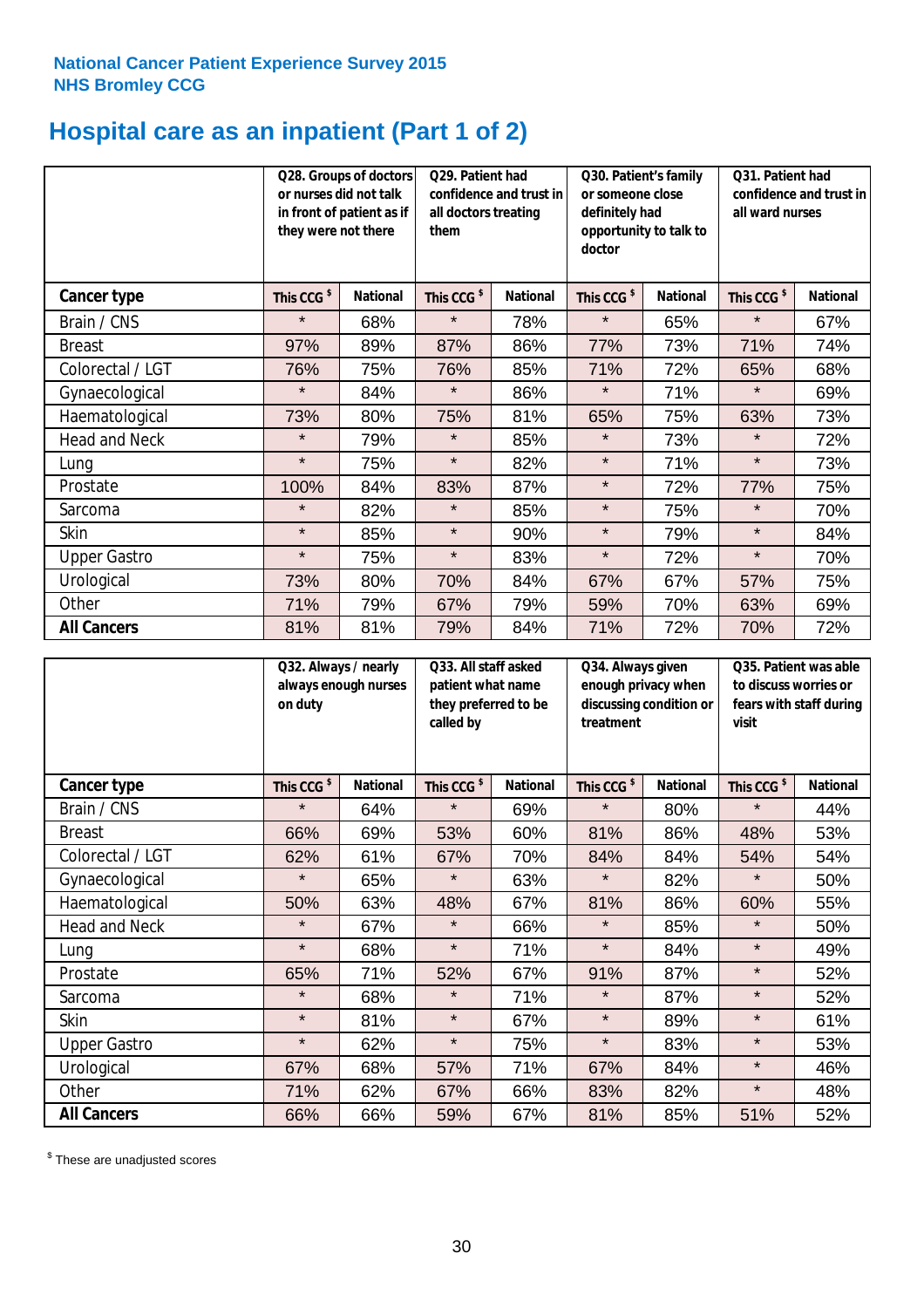# **Hospital care as an inpatient (Part 2 of 2)**

|                      | Q36. Hospital staff<br>definitely did<br>everything to help<br>control pain |                 | Q37. Always treated<br>with respect and<br>dignity by staff |                 | Q38. Given clear<br>written information<br>about what should /<br>should not do post<br>discharge |                 | Q39. Staff told patient<br>who to contact if<br>worried post discharge |                 |
|----------------------|-----------------------------------------------------------------------------|-----------------|-------------------------------------------------------------|-----------------|---------------------------------------------------------------------------------------------------|-----------------|------------------------------------------------------------------------|-----------------|
| Cancer type          | This CCG <sup>\$</sup>                                                      | <b>National</b> | This CCG <sup>\$</sup>                                      | <b>National</b> | This CCG <sup>\$</sup>                                                                            | <b>National</b> | This CCG <sup>\$</sup>                                                 | <b>National</b> |
| Brain / CNS          | $\star$                                                                     | 82%             | $\star$                                                     | 84%             | $\star$                                                                                           | 79%             | $\star$                                                                | 91%             |
| <b>Breast</b>        | 79%                                                                         | 86%             | 85%                                                         | 88%             | 87%                                                                                               | 90%             | 98%                                                                    | 95%             |
| Colorectal / LGT     | 92%                                                                         | 84%             | 81%                                                         | 86%             | 86%                                                                                               | 83%             | 92%                                                                    | 94%             |
| Gynaecological       | $\star$                                                                     | 83%             | $\star$                                                     | 85%             | $\star$                                                                                           | 86%             | $\star$                                                                | 93%             |
| Haematological       | 79%                                                                         | 84%             | 84%                                                         | 89%             | 85%                                                                                               | 79%             | 94%                                                                    | 95%             |
| <b>Head and Neck</b> | $\star$                                                                     | 84%             | $\star$                                                     | 88%             | $\star$                                                                                           | 86%             | $\star$                                                                | 92%             |
| Lung                 | $\star$                                                                     | 83%             | $\star$                                                     | 87%             | $\star$                                                                                           | 81%             | $\star$                                                                | 92%             |
| Prostate             | $\star$                                                                     | 85%             | 91%                                                         | 91%             | $\star$                                                                                           | 87%             | 100%                                                                   | 94%             |
| Sarcoma              | $\star$                                                                     | 86%             | $\star$                                                     | 91%             | $\star$                                                                                           | 83%             | $\star$                                                                | 94%             |
| Skin                 | $\star$                                                                     | 88%             | $\star$                                                     | 93%             | $\star$                                                                                           | 91%             | $\star$                                                                | 97%             |
| <b>Upper Gastro</b>  | $\star$                                                                     | 83%             | $\star$                                                     | 86%             | $\star$                                                                                           | 79%             | $\star$                                                                | 93%             |
| Urological           | 71%                                                                         | 80%             | 73%                                                         | 88%             | 85%                                                                                               | 83%             | 82%                                                                    | 90%             |
| Other                | $\star$                                                                     | 82%             | 83%                                                         | 85%             | 71%                                                                                               | 80%             | 91%                                                                    | 92%             |
| <b>All Cancers</b>   | 84%                                                                         | 84%             | 85%                                                         | 87%             | 85%                                                                                               | 84%             | 92%                                                                    | 94%             |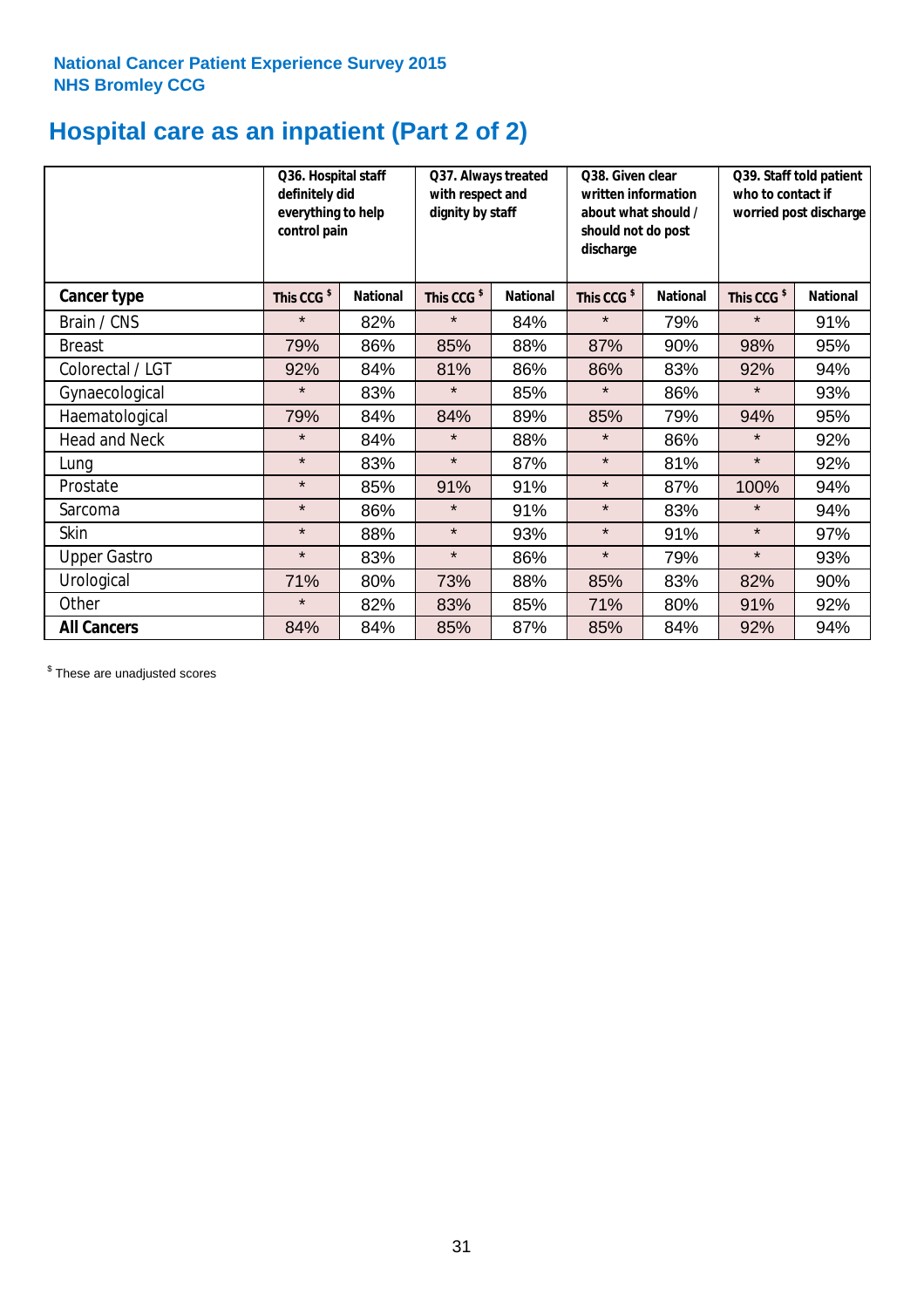# **Hospital care as a day patient / outpatient**

|                      | to discuss worries or<br>visit | Q41. Patient was able<br>fears with staff during | Q42. Doctor had the<br>right notes and other<br>documentation with<br>them |                 | Q44. Beforehand<br>patient had all<br>information needed<br>about radiotherapy<br>treatment |                 | Q45. Patient given<br>understandable<br>information about<br>whether radiotherapy<br>was working |                 |
|----------------------|--------------------------------|--------------------------------------------------|----------------------------------------------------------------------------|-----------------|---------------------------------------------------------------------------------------------|-----------------|--------------------------------------------------------------------------------------------------|-----------------|
| <b>Cancer type</b>   | This CCG <sup>\$</sup>         | <b>National</b>                                  | This CCG <sup>\$</sup>                                                     | <b>National</b> | This CCG <sup>\$</sup>                                                                      | <b>National</b> | This CCG <sup>\$</sup>                                                                           | <b>National</b> |
| Brain / CNS          | $\star$                        | 65%                                              | $\star$                                                                    | 94%             | $\star$                                                                                     | 85%             | $\star$                                                                                          | 52%             |
| <b>Breast</b>        | 48%                            | 70%                                              | 99%                                                                        | 95%             | 86%                                                                                         | 87%             | 48%                                                                                              | 60%             |
| Colorectal / LGT     | 69%                            | 73%                                              | 87%                                                                        | 95%             | $\star$                                                                                     | 85%             | $\star$                                                                                          | 55%             |
| Gynaecological       | $\star$                        | 70%                                              | 91%                                                                        | 96%             | $\star$                                                                                     | 85%             | $\star$                                                                                          | 64%             |
| Haematological       | 66%                            | 74%                                              | 93%                                                                        | 97%             | $\star$                                                                                     | 82%             | $\star$                                                                                          | 64%             |
| <b>Head and Neck</b> | $\star$                        | 69%                                              | $\star$                                                                    | 95%             | $\star$                                                                                     | 86%             | $\star$                                                                                          | 60%             |
| Lung                 | 86%                            | 69%                                              | 92%                                                                        | 96%             | $\star$                                                                                     | 86%             | $\star$                                                                                          | 59%             |
| Prostate             | 70%                            | 69%                                              | 89%                                                                        | 95%             | $\star$                                                                                     | 88%             | $\star$                                                                                          | 61%             |
| Sarcoma              | $\star$                        | 68%                                              | $\star$                                                                    | 97%             | n.a.                                                                                        | 88%             | n.a.                                                                                             | 63%             |
| Skin                 | $\star$                        | 73%                                              | $\star$                                                                    | 96%             | $\star$                                                                                     | 81%             | $\star$                                                                                          | 63%             |
| <b>Upper Gastro</b>  | $\star$                        | 68%                                              | $\star$                                                                    | 95%             | $\star$                                                                                     | 85%             | $\star$                                                                                          | 57%             |
| Urological           | $\star$                        | 65%                                              | $\star$                                                                    | 95%             | $\star$                                                                                     | 81%             | $\star$                                                                                          | 53%             |
| Other                | 52%                            | 67%                                              | 100%                                                                       | 95%             | $\star$                                                                                     | 83%             | $\star$                                                                                          | 59%             |
| <b>All Cancers</b>   | 61%                            | 70%                                              | 94%                                                                        | 96%             | 84%                                                                                         | 86%             | 51%                                                                                              | 60%             |

|                      | O47. Beforehand<br>understandable<br>patient had all<br>information needed<br>whether<br>about chemotherapy<br>treatment<br>working |                 |                        | Q48. Patient given<br>information about<br>chemotherapy was |  |
|----------------------|-------------------------------------------------------------------------------------------------------------------------------------|-----------------|------------------------|-------------------------------------------------------------|--|
| <b>Cancer type</b>   | This CCG <sup>\$</sup>                                                                                                              | <b>National</b> | This CCG <sup>\$</sup> | <b>National</b>                                             |  |
| Brain / CNS          | $\star$                                                                                                                             | 82%             | $\star$                | 57%                                                         |  |
| <b>Breast</b>        | 75%                                                                                                                                 | 83%             | 51%                    | 62%                                                         |  |
| Colorectal / LGT     | 82%                                                                                                                                 | 86%             | 69%                    | 65%                                                         |  |
| Gynaecological       | $\star$                                                                                                                             | 86%             | $\star$                | 68%                                                         |  |
| Haematological       | 73%                                                                                                                                 | 85%             | 60%                    | 75%                                                         |  |
| <b>Head and Neck</b> | $\star$                                                                                                                             | 80%             | $\star$                | 52%                                                         |  |
| Lung                 | 91%                                                                                                                                 | 85%             | $\star$                | 68%                                                         |  |
| Prostate             | $\star$                                                                                                                             | 83%             | $\star$                | 69%                                                         |  |
| Sarcoma              | $\star$                                                                                                                             | 82%             | $\star$                | 70%                                                         |  |
| Skin                 | n.a.                                                                                                                                | 92%             | n.a.                   | 80%                                                         |  |
| <b>Upper Gastro</b>  | $\star$                                                                                                                             | 83%             | $\star$                | 64%                                                         |  |
| Urological           | $\star$                                                                                                                             | 83%             | $\star$                | 66%                                                         |  |
| Other                | $\star$                                                                                                                             | 85%             | $\star$                | 70%                                                         |  |
| <b>All Cancers</b>   | 79%                                                                                                                                 | 84%             | 62%                    | 68%                                                         |  |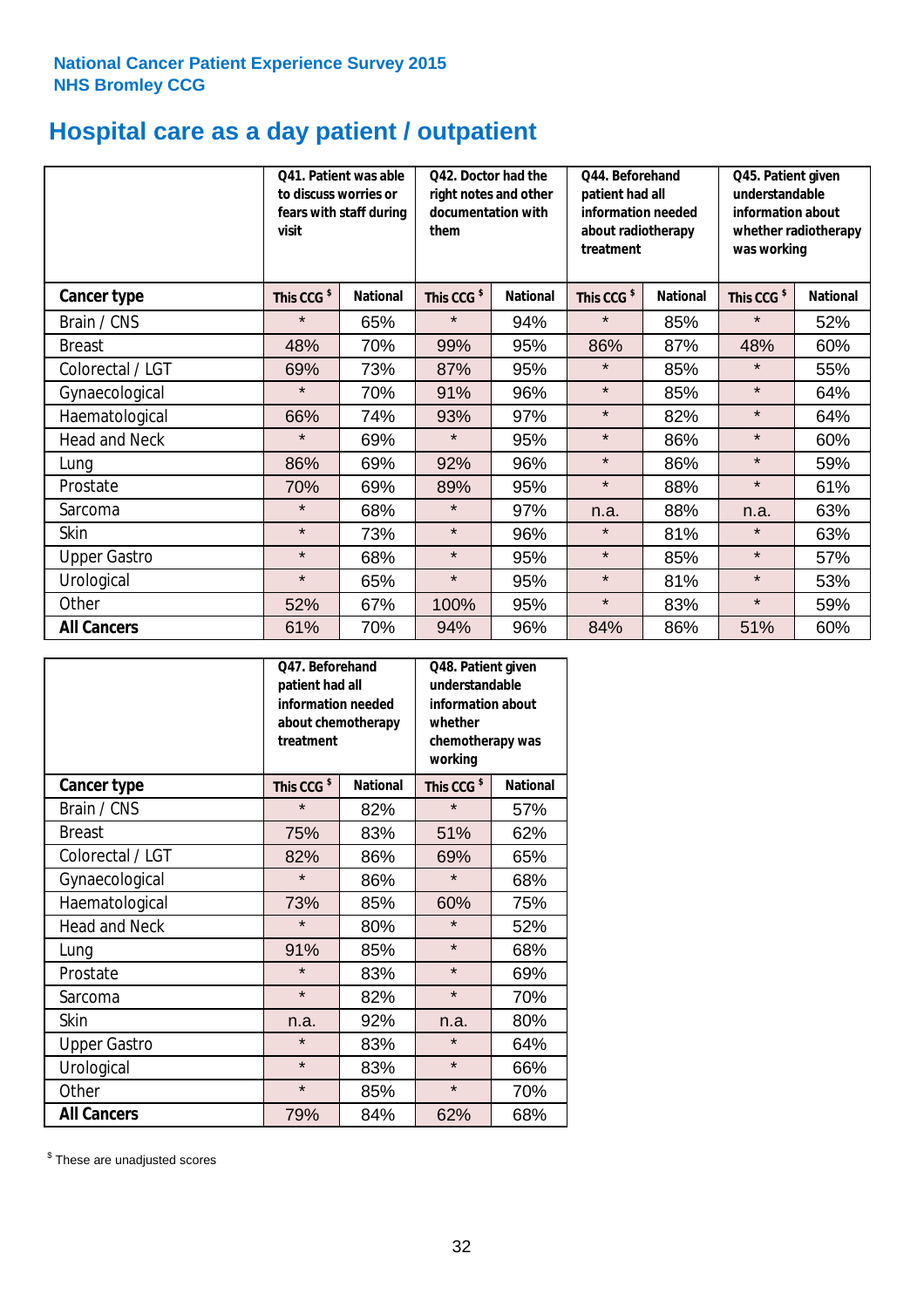# **Home care and support**

|                      | Q49. Hospital staff<br>gave family or | someone close all the<br>information needed to<br>help with care at home | Q50. Patient definitely<br>given enough support<br>from health or social<br>services during<br>treatment |                 | Q51. Patient definitely<br>given enough support<br>from health or social<br>services after<br>treatment |                 |
|----------------------|---------------------------------------|--------------------------------------------------------------------------|----------------------------------------------------------------------------------------------------------|-----------------|---------------------------------------------------------------------------------------------------------|-----------------|
| <b>Cancer type</b>   | This CCG <sup>\$</sup>                | <b>National</b>                                                          | This CCG <sup>\$</sup>                                                                                   | <b>National</b> | This CCG <sup>\$</sup>                                                                                  | <b>National</b> |
| Brain / CNS          | $\star$                               | 56%                                                                      | $\star$                                                                                                  | 44%             | $\star$                                                                                                 | 44%             |
| <b>Breast</b>        | 51%                                   | 57%                                                                      | 65%                                                                                                      | 54%             | 29%                                                                                                     | 40%             |
| Colorectal / LGT     | 67%                                   | 60%                                                                      | 70%                                                                                                      | 62%             | 71%                                                                                                     | 52%             |
| Gynaecological       | $\star$                               | 56%                                                                      | $\star$                                                                                                  | 52%             | $\star$                                                                                                 | 42%             |
| Haematological       | 52%                                   | 60%                                                                      | 63%                                                                                                      | 52%             | 44%                                                                                                     | 43%             |
| <b>Head and Neck</b> | $\star$                               | 59%                                                                      | $\star$                                                                                                  | 53%             | $\star$                                                                                                 | 50%             |
| Lung                 | 67%                                   | 57%                                                                      | $\star$                                                                                                  | 52%             | $\star$                                                                                                 | 42%             |
| Prostate             | 43%                                   | 55%                                                                      | 78%                                                                                                      | 47%             | $\star$                                                                                                 | 43%             |
| Sarcoma              | $\star$                               | 59%                                                                      | $\star$                                                                                                  | 58%             | n.a.                                                                                                    | 53%             |
| Skin                 | $\star$                               | 67%                                                                      | $\star$                                                                                                  | 58%             | $\star$                                                                                                 | 61%             |
| <b>Upper Gastro</b>  | $\star$                               | 59%                                                                      | $\star$                                                                                                  | 54%             | $\star$                                                                                                 | 45%             |
| Urological           | 32%                                   | 55%                                                                      | $\star$                                                                                                  | 47%             | $\star$                                                                                                 | 44%             |
| Other                | 42%                                   | 54%                                                                      | 56%                                                                                                      | 55%             | $\star$                                                                                                 | 48%             |
| <b>All Cancers</b>   | 52%                                   | 58%                                                                      | 60%                                                                                                      | 54%             | 46%                                                                                                     | 45%             |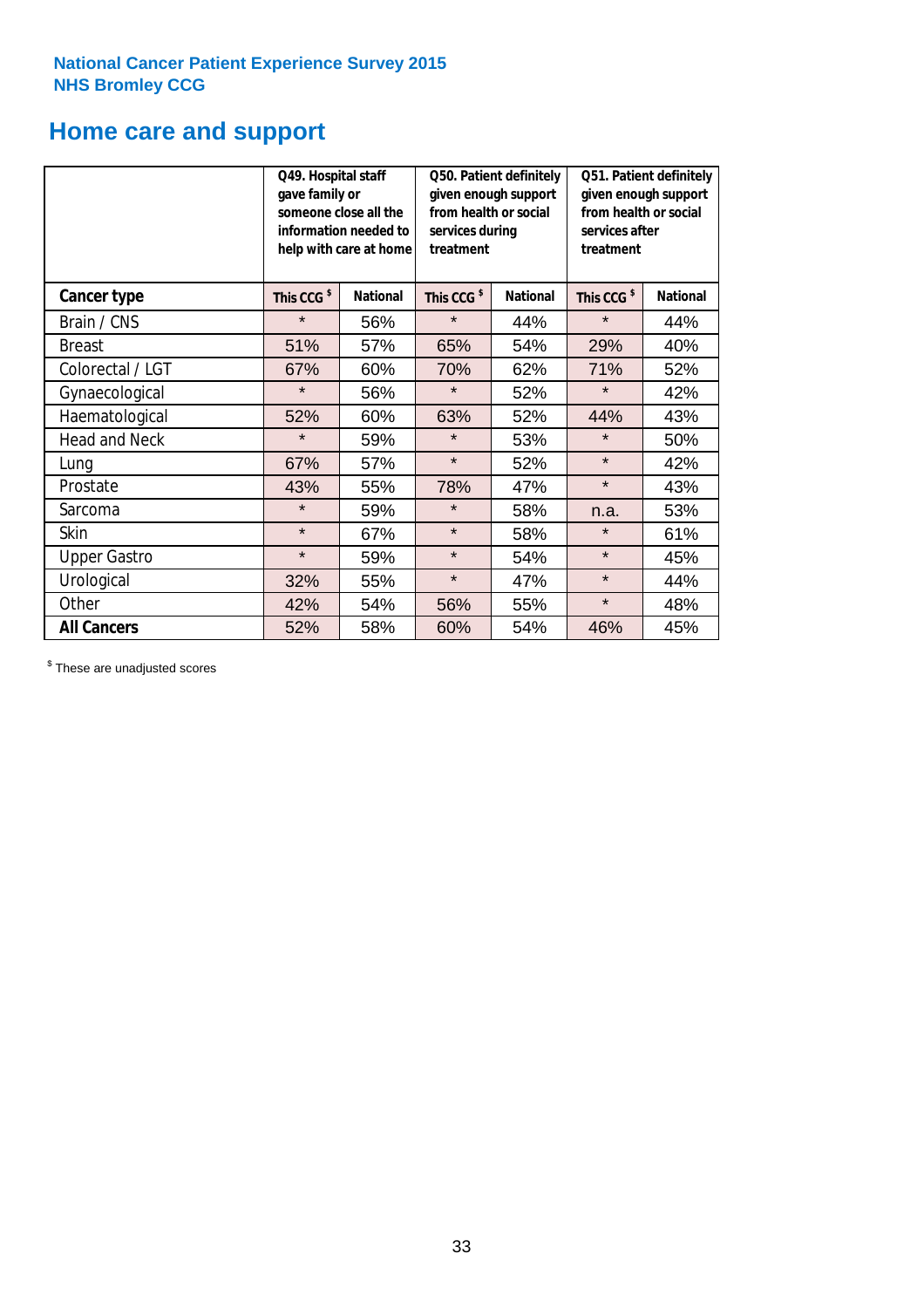# **Care from your general practice**

|                      | information about<br>treatment | Q52. GP given enough<br>patient's condition and | <b>O53. Practice staff</b><br>definitely did<br>everything they could<br>to support patient |                 |  |
|----------------------|--------------------------------|-------------------------------------------------|---------------------------------------------------------------------------------------------|-----------------|--|
| <b>Cancer type</b>   | This CCG <sup>\$</sup>         | <b>National</b>                                 | This CCG <sup>\$</sup>                                                                      | <b>National</b> |  |
| Brain / CNS          | $\star$                        | 94%                                             | $\star$                                                                                     | 59%             |  |
| <b>Breast</b>        | 97%                            | 96%                                             | 56%                                                                                         | 63%             |  |
| Colorectal / LGT     | 93%                            | 95%                                             | 34%                                                                                         | 63%             |  |
| Gynaecological       | $\star$                        | 95%                                             | $\star$                                                                                     | 59%             |  |
| Haematological       | 95%                            | 96%                                             | 60%                                                                                         | 61%             |  |
| <b>Head and Neck</b> | $\star$                        | 93%                                             | $\star$                                                                                     | 60%             |  |
| Lung                 | 95%                            | 95%                                             | $\star$                                                                                     | 62%             |  |
| Prostate             | 96%                            | 95%                                             | 61%                                                                                         | 67%             |  |
| Sarcoma              | $\star$                        | 97%                                             | $\star$                                                                                     | 65%             |  |
| Skin                 | $\star$                        | 97%                                             | $\star$                                                                                     | 71%             |  |
| <b>Upper Gastro</b>  | $\star$                        | 94%                                             | $\star$                                                                                     | 62%             |  |
| Urological           | 96%                            | 95%                                             | $\star$                                                                                     | 64%             |  |
| Other                | 97%                            | 95%                                             | 39%                                                                                         | 61%             |  |
| <b>All Cancers</b>   | 95%                            | 95%                                             | 51%                                                                                         | 63%             |  |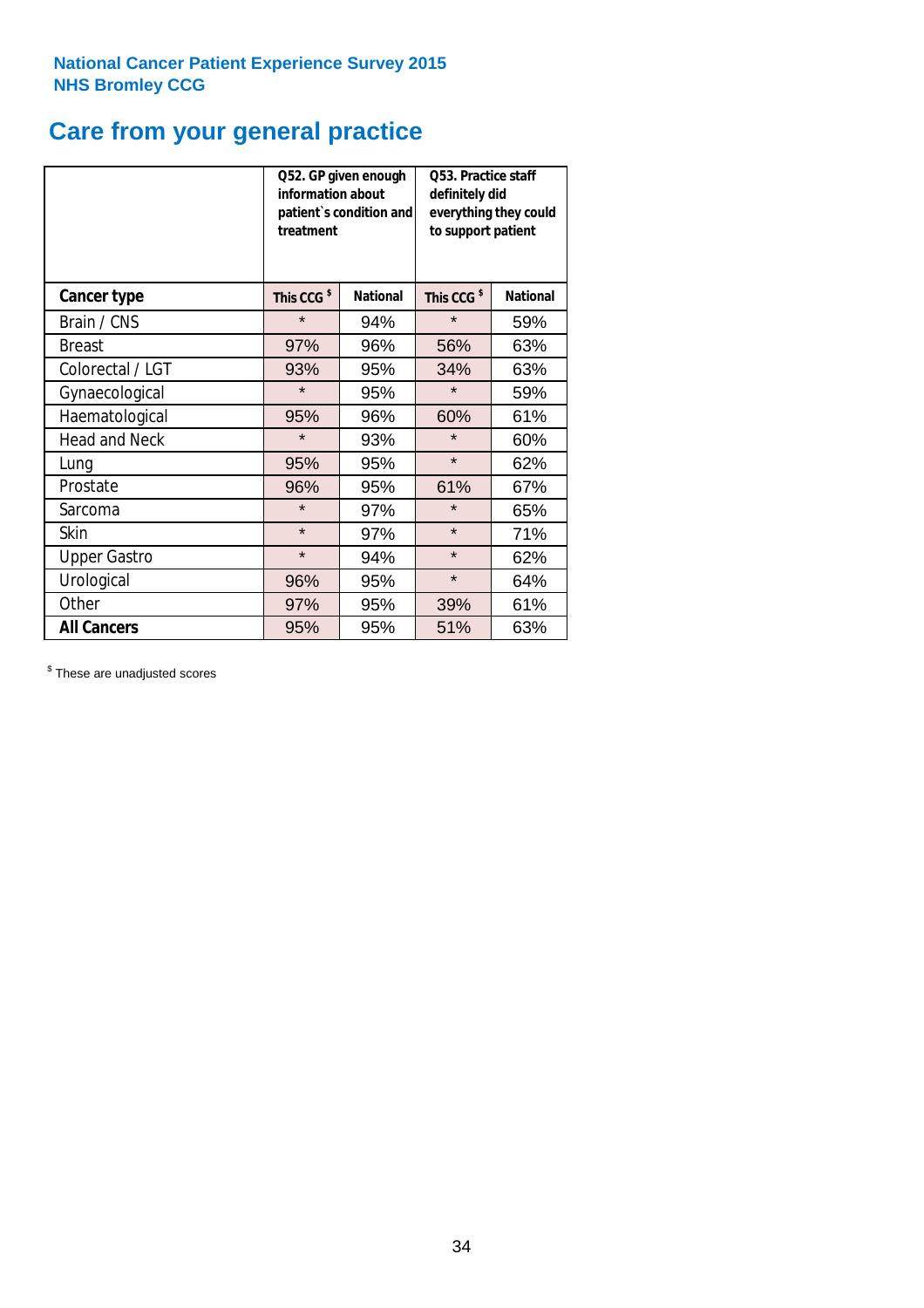# **Your overall NHS care**

|                      | Q54. Hospital and<br>community staff<br>always worked well<br>together |                 | Q55. Patient given a<br>care plan |                 | Q56. Overall the<br>administration of the<br>care was very good /<br>qood |                 | Q57. Length of time for<br>attending clinics and<br>appointments was<br>right |                 |
|----------------------|------------------------------------------------------------------------|-----------------|-----------------------------------|-----------------|---------------------------------------------------------------------------|-----------------|-------------------------------------------------------------------------------|-----------------|
| <b>Cancer type</b>   | This CCG <sup>\$</sup>                                                 | <b>National</b> | This CCG <sup>\$</sup>            | <b>National</b> | This CCG <sup>\$</sup>                                                    | <b>National</b> | This CCG <sup>\$</sup>                                                        | <b>National</b> |
| Brain / CNS          | $\star$                                                                | 45%             | $\star$                           | 29%             | $\star$                                                                   | 84%             | $\star$                                                                       | 60%             |
| <b>Breast</b>        | 52%                                                                    | 60%             | 27%                               | 35%             | 90%                                                                       | 90%             | 38%                                                                           | 64%             |
| Colorectal / LGT     | 59%                                                                    | 60%             | 32%                               | 36%             | 84%                                                                       | 88%             | 57%                                                                           | 68%             |
| Gynaecological       | 50%                                                                    | 58%             | $\star$                           | 29%             | 88%                                                                       | 89%             | 61%                                                                           | 66%             |
| Haematological       | 63%                                                                    | 63%             | 16%                               | 33%             | 88%                                                                       | 92%             | 49%                                                                           | 62%             |
| <b>Head and Neck</b> | $\star$                                                                | 58%             | $\star$                           | 34%             | $\star$                                                                   | 89%             | $\star$                                                                       | 65%             |
| Lung                 | 76%                                                                    | 63%             | $\star$                           | 32%             | 85%                                                                       | 89%             | 59%                                                                           | 70%             |
| Prostate             | 51%                                                                    | 63%             | 36%                               | 36%             | 89%                                                                       | 87%             | 58%                                                                           | 71%             |
| Sarcoma              | $\star$                                                                | 60%             | $\star$                           | 31%             | $\star$                                                                   | 90%             | $\star$                                                                       | 63%             |
| Skin                 | $\star$                                                                | 69%             | $\star$                           | 39%             | 86%                                                                       | 89%             | 76%                                                                           | 73%             |
| <b>Upper Gastro</b>  | $\star$                                                                | 58%             | $\star$                           | 36%             | $\star$                                                                   | 88%             | $\star$                                                                       | 66%             |
| Urological           | 47%                                                                    | 62%             | 5%                                | 26%             | 67%                                                                       | 84%             | 55%                                                                           | 73%             |
| Other                | 49%                                                                    | 56%             | 27%                               | 29%             | 80%                                                                       | 87%             | 48%                                                                           | 61%             |
| <b>All Cancers</b>   | 56%                                                                    | 61%             | 24%                               | 33%             | 85%                                                                       | 89%             | 51%                                                                           | 66%             |

|                      | Q58. Taking part in<br>cancer research | discussed with patient | Q59. Patient's average<br>rating of care scored<br>from very poor to very<br>good |                 |  |
|----------------------|----------------------------------------|------------------------|-----------------------------------------------------------------------------------|-----------------|--|
| <b>Cancer type</b>   | This CCG <sup>\$</sup>                 | <b>National</b>        | This CCG <sup>\$</sup>                                                            | <b>National</b> |  |
| Brain / CNS          | $\star$                                | 32%                    | $\star$                                                                           | 8.5             |  |
| <b>Breast</b>        | 25%                                    | 28%                    | 8.8                                                                               | 8.8             |  |
| Colorectal / LGT     | 23%                                    | 22%                    | 8.6                                                                               | 8.7             |  |
| Gynaecological       | 32%                                    | 27%                    | 8.8                                                                               | 8.7             |  |
| Haematological       | 55%                                    | 36%                    | 8.7                                                                               | 8.8             |  |
| <b>Head and Neck</b> | $\star$                                | 21%                    | $\star$                                                                           | 8.6             |  |
| Lung                 | 62%                                    | 34%                    | 8.5                                                                               | 8.6             |  |
| Prostate             | 45%                                    | 35%                    | 8.7                                                                               | 8.6             |  |
| Sarcoma              | $\star$                                | 29%                    | $\star$                                                                           | 8.7             |  |
| Skin                 | $\star$                                | 17%                    | 8.4                                                                               | 8.9             |  |
| <b>Upper Gastro</b>  | $\star$                                | 30%                    | $\star$                                                                           | 8.6             |  |
| Urological           | 13%                                    | 14%                    | 8.0                                                                               | 8.5             |  |
| Other                | 22%                                    | 31%                    | 8.4                                                                               | 8.6             |  |
| <b>All Cancers</b>   | 35%                                    | 28%                    | 8.6                                                                               | 8.7             |  |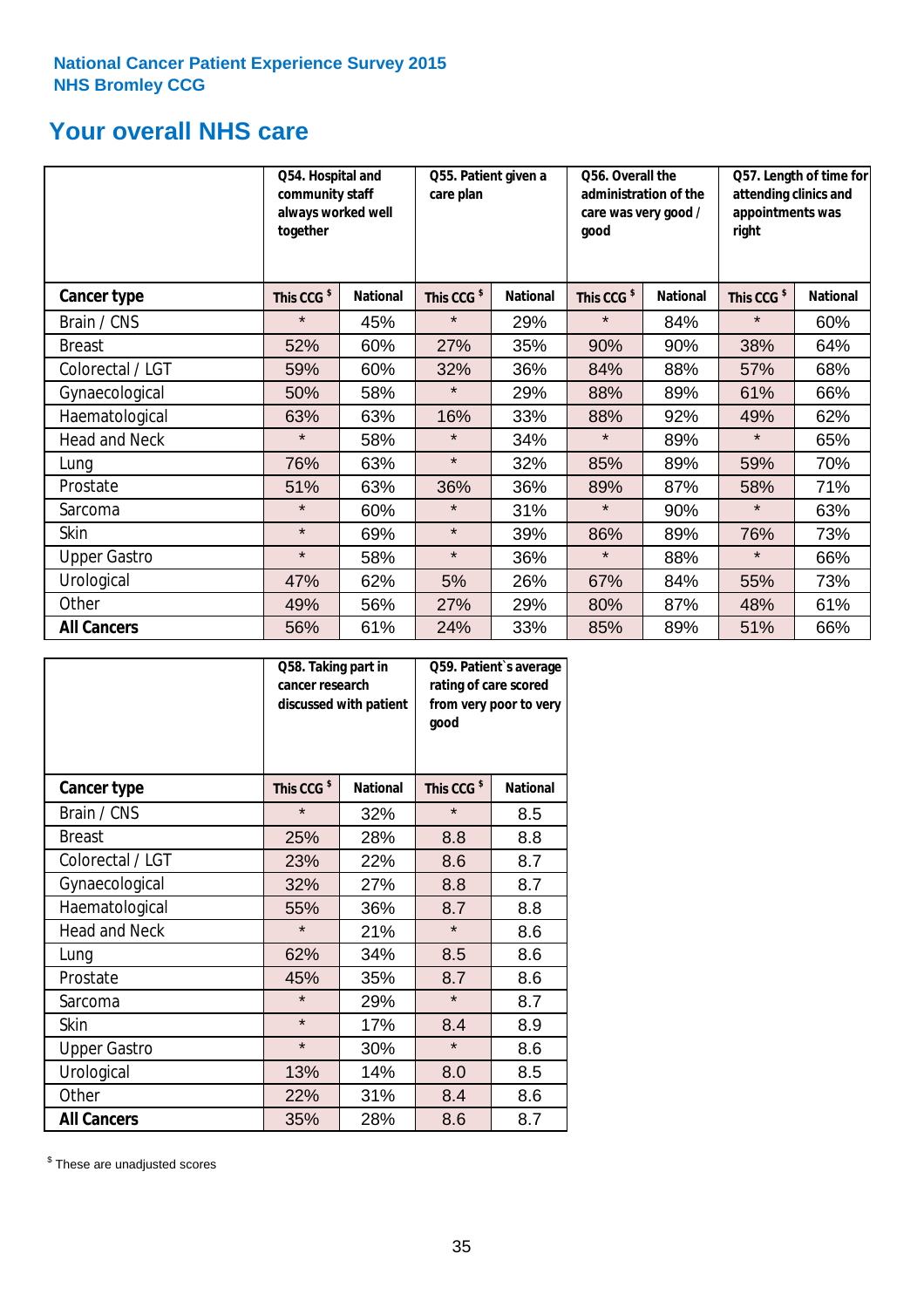# **Annex**

# **Methodology**

The sample for the survey included all adult (aged 16 and over) NHS patients, with a confirmed primary diagnosis of cancer, discharged from an NHS Trust after an inpatient episode or day case attendance for cancer related treatment in the months of April, May and June 2015.

The patients included in the sample had relevant cancer ICD10 codes (C00-99 excluding C44 and C84, and D05) in the first diagnosis field of their patient records, applied to their patient files by the relevant NHS Trust, and were alive at the point at which fieldwork commenced. Deceased checks were undertaken on up to three occasions during fieldwork, to ensure that questionnaires were not sent to patients who had died since their treatment.

Trust samples were checked rigorously for duplicates and patient lists were also de-duplicated nationally to ensure that patients did not receive multiple copies of questionnaires.

The fieldwork for the survey was undertaken between October 2015 and March 2016.

For the first time, the survey used a mixed mode methodology. Questionnaires were sent by post with two reminders where necesssary, but also included an option to complete online. A Freephone helpline was available for respondents to ask questions about the survey, to enable them to complete their questionnaires over the phone, and to provide access to a translation and interpreting facility for those whose first language was not English.

The Health Research Authority supported the survey by granting Section 251 approval.

# **Further information**

Further information on survey methodology, as well as all of the national and local reports and data, is available at www.ncpes.co.uk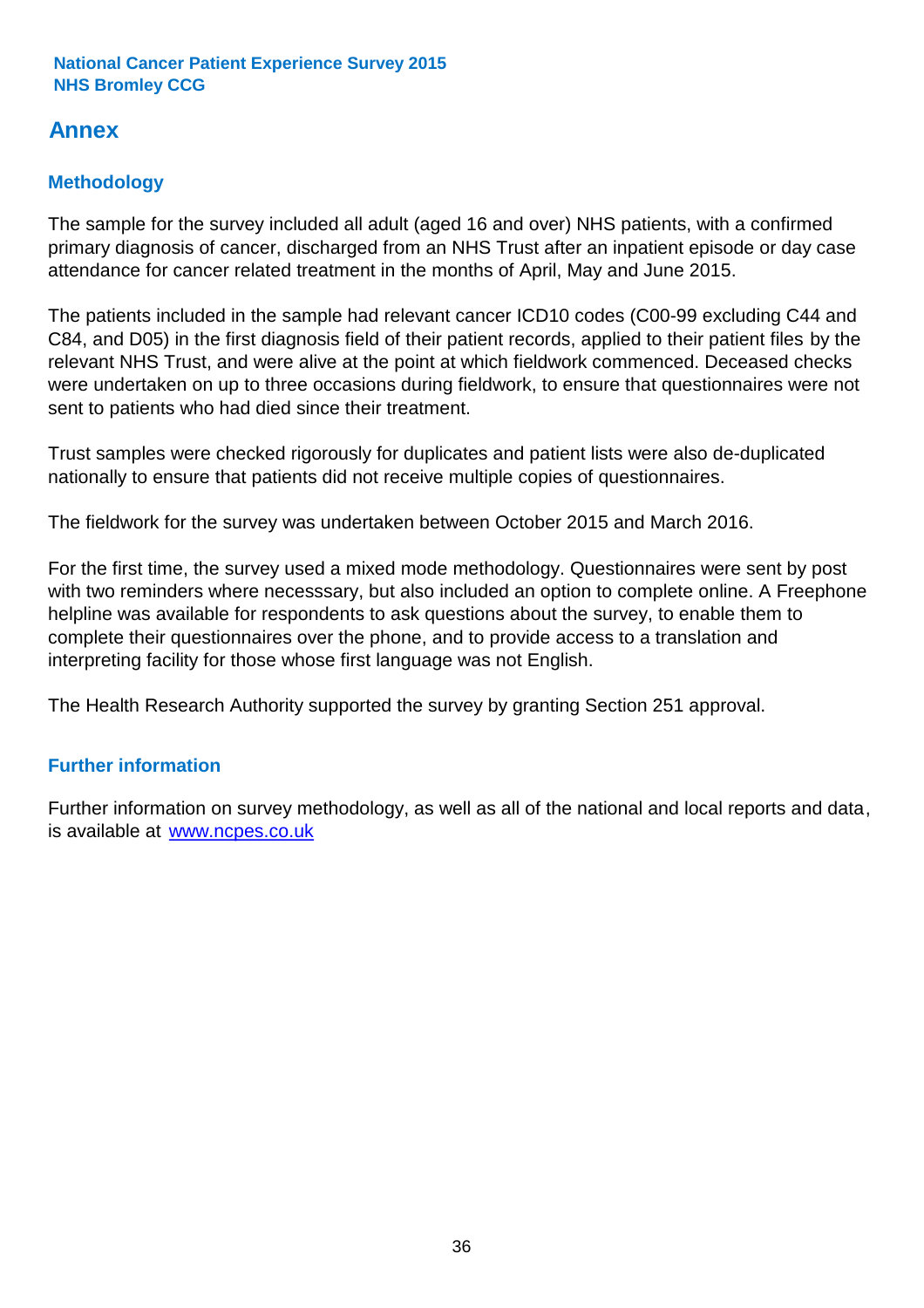# **Redevelopment of the 2015 survey**

A number of significant changes have been made to the National Cancer Patient Experience Survey in 2015:

- the length of the questionnaire has been reduced
- response options have been reviewed and changed to make them consistent throughout the survey
- some of the questions and / or answer options have been changed so that they are now in line with questions in other patient surveys (e.g. the Care Quality Commission national patient surveys), to improve comparability between them
- the topic areas within the questionnaire have been redesigned to capture the whole patient journey.

There are 50 questions in the questionnaire that relate directly to patient experience. Of these, 14 remain unchanged from previous years; and a further 21 have been slightly amended. We draw caution in directly comparing data from the 2015 survey to the findings of the previous CPES surveys, even for identical questions. Changes in the structure of the survey instrument (questionnaire) and also the administration of the survey (calendar period and length of time from sampling to field work start and completion) may influence nationwide averages, although these features will not greatly impact on relative comparisons (e.g. between patient groups or hospitals).

The other 15 questions are either new or substantially changed from previous years.

It is expected that there will be few, if any changes, to the questionnaire going forward so we will be able to compare the results year on year. Where changes are necessary they are expected to be for methodological reasons or to improve question reliability.

Another significant change in 2015 is that an online version of the questionnaire has been developed. The online version was developed to make the questionnaire more accessible for respondents. This may have an impact on the demographic characteristics of the respondents. This may be an improvement if previously underrepresented groups have responded. However, changes to the demographics of respondents may have implications on the overall results - and again, leads us to draw caution in directly comparing results with previous years.

# **Official Statistics**

The 2015 survey data has been published for the first time as Official Statistics. The 2015 survey data has been produced and published in line with the Code of Practice for Official Statistics.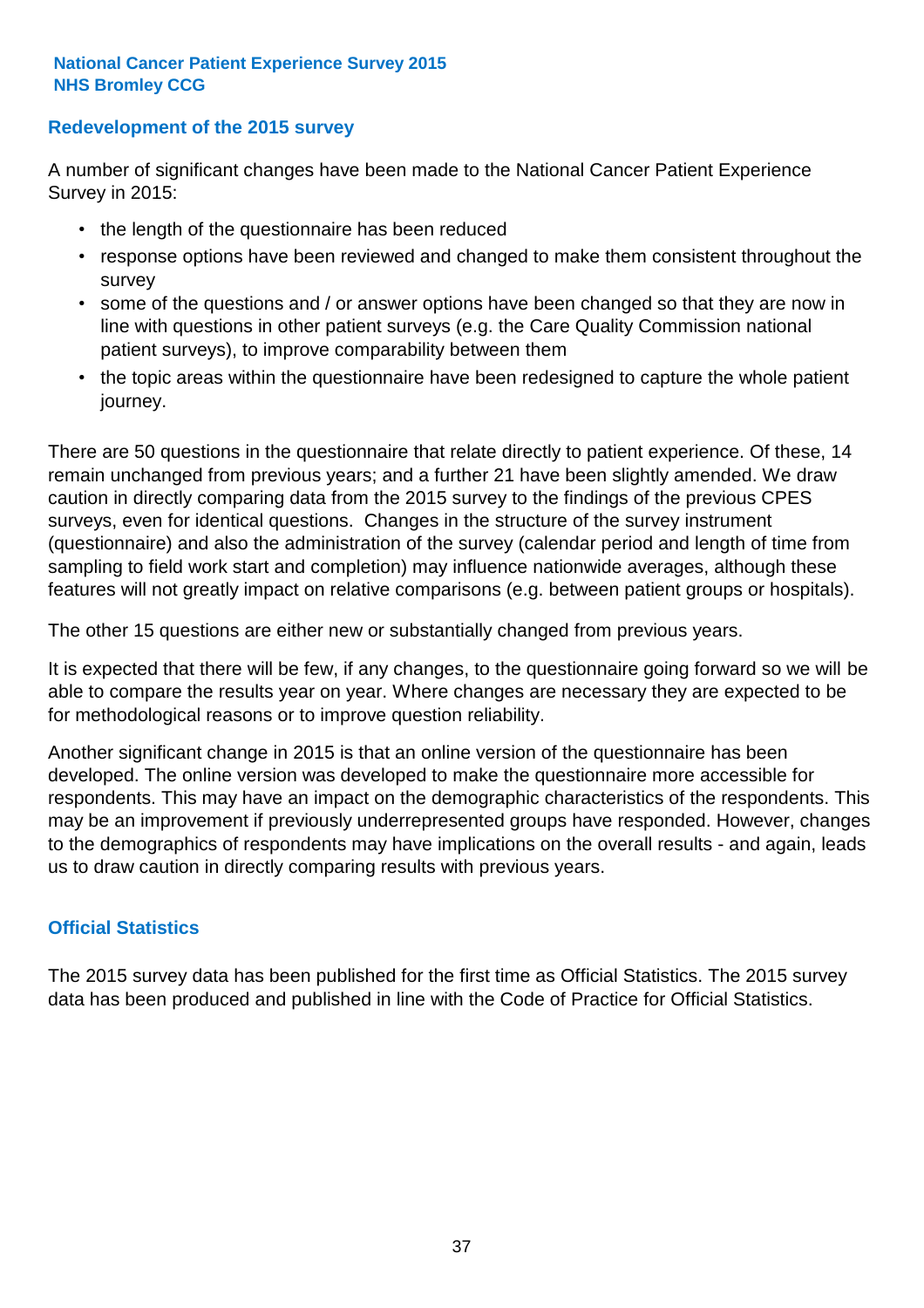# **Scoring methodologies**

49 of the 50 questions relating directly to patient experience have been summarised as the score of the percentage of patients who reported a positive experience. For example:

- question 6 asks: "Overall, how did you feel about the length of time you had to wait for your test to be done?". Responses have been recorded as positive only for those patients who selected the first option ("It was about right")
- question 11 asks: "When you were told you had cancer, were you given written information about the type of cancer you had?". Responses have been recorded as positive only for those patients who selected the first option ("Yes, and it was easy to understand").

Where options do not provide any information on positive/negative patient experience (e.g. "Don't know / can't remember"), they are excluded from the score.

The other question (question 59) asks respondents to rate their overall care on a scale of 0 to 10. Scores have been given as an average on this scale.

A copy of the 2015 questionnaire, marked up with all of these scoring conventions, is available at www.ncpes.co.uk

Further details on the scoring methodology can be found in the technical document for the survey, available at <u>www.ncpes.co.uk</u>

#### **Case-mix adjustment**

For the first time in 2015, case-mix adjusted findings are being presented alongside unadjusted results for CCGs. Case-mix adjustment allows us to account for the impact that differing patient populations might have on results. By using the case-mix adjusted estimates we can obtain a greater understanding of how a CCG is performing given their patient population.

The factors taken into account in this case-mix adjustment are gender, age, ethnic group, deprivation, and tumour group.

For further details on case-mix adjustment, please refer to the technical document for the survey, available at www.ncpes.co.uk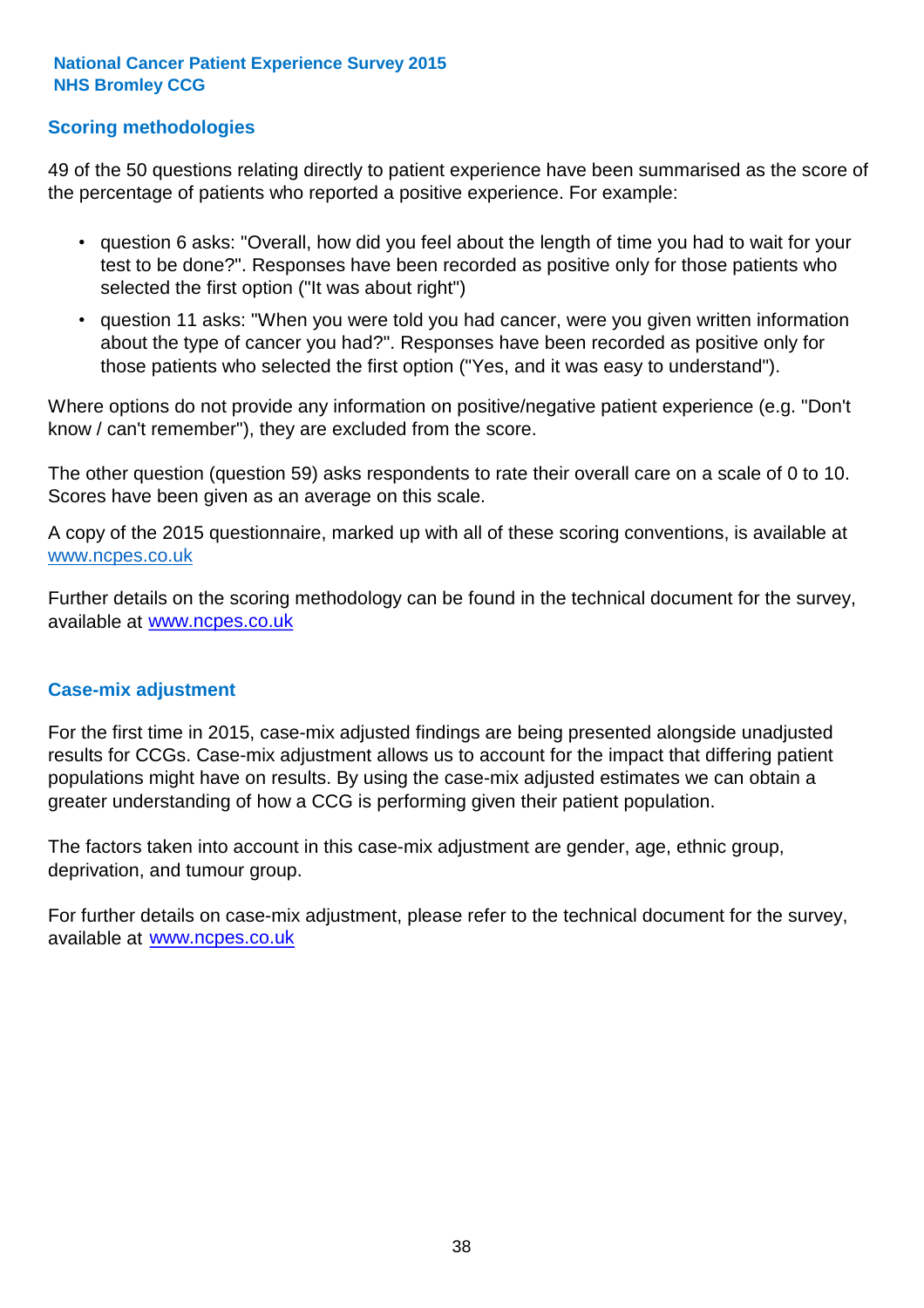# **Response Rates**

|                 | <b>Sample</b><br><b>Size</b> | <b>Excluded</b> | Adjusted<br><b>Sample</b> | <b>Not</b><br><b>Returned Refused</b> | <b>Blank</b> | <b>Completed</b> | Response<br>Rate |
|-----------------|------------------------------|-----------------|---------------------------|---------------------------------------|--------------|------------------|------------------|
| <b>National</b> | 116,991                      | 8.719           | 108,272                   | 33,168                                | 3.918        | 71,186           | 66%              |
| 07Q             | 830                          | 63              | 767                       | 241                                   | 39           | 487              | 63%              |

#### **Respondents by tumour group**

The tables below show the numbers of patients from each tumour group and the age and gender distribution of these patients.

| <b>Tumour Group</b>  | Number of<br>respondents* |
|----------------------|---------------------------|
| Brain / CNS          | 7                         |
| <b>Breast</b>        | 99                        |
| Gynaecological       | 26                        |
| Colorectal / LGT     | 53                        |
| Lung                 | 30                        |
| <b>Skin</b>          | 21                        |
| Haematological       | 98                        |
| <b>Upper Gastro</b>  | 23                        |
| Other                | 25                        |
| Urological           | 33                        |
| Prostate             | 52                        |
| Sarcoma              | 6                         |
| <b>Head and Neck</b> | 14                        |

*\* These figures may not match the numerator for all questions in the 'Comparisons by tumour group' section of this report, because not all questions were answered by all respondents.*

# **Respondents by age and gender**

The questionnaire asked respondents to give their year of birth. This information has been amalgamated into 8 age bands. The age and gender distribution for the CCG was as follows:

|             | 16-24 | 25-34 | 35-44 | 45-54 | 55-64 | 65-74 | 75-84 | $85+$ | Total |
|-------------|-------|-------|-------|-------|-------|-------|-------|-------|-------|
| <b>Male</b> |       |       | 4     | 15    | 41    |       | 52    | 23    | 213   |
| Female      |       | G     | 11    | 39    | 53    | 78    | 68    | 20    | 274   |
| Total       |       | ີ     | 15    | 54    | 94    | 155   | 120   | 43    | 487   |